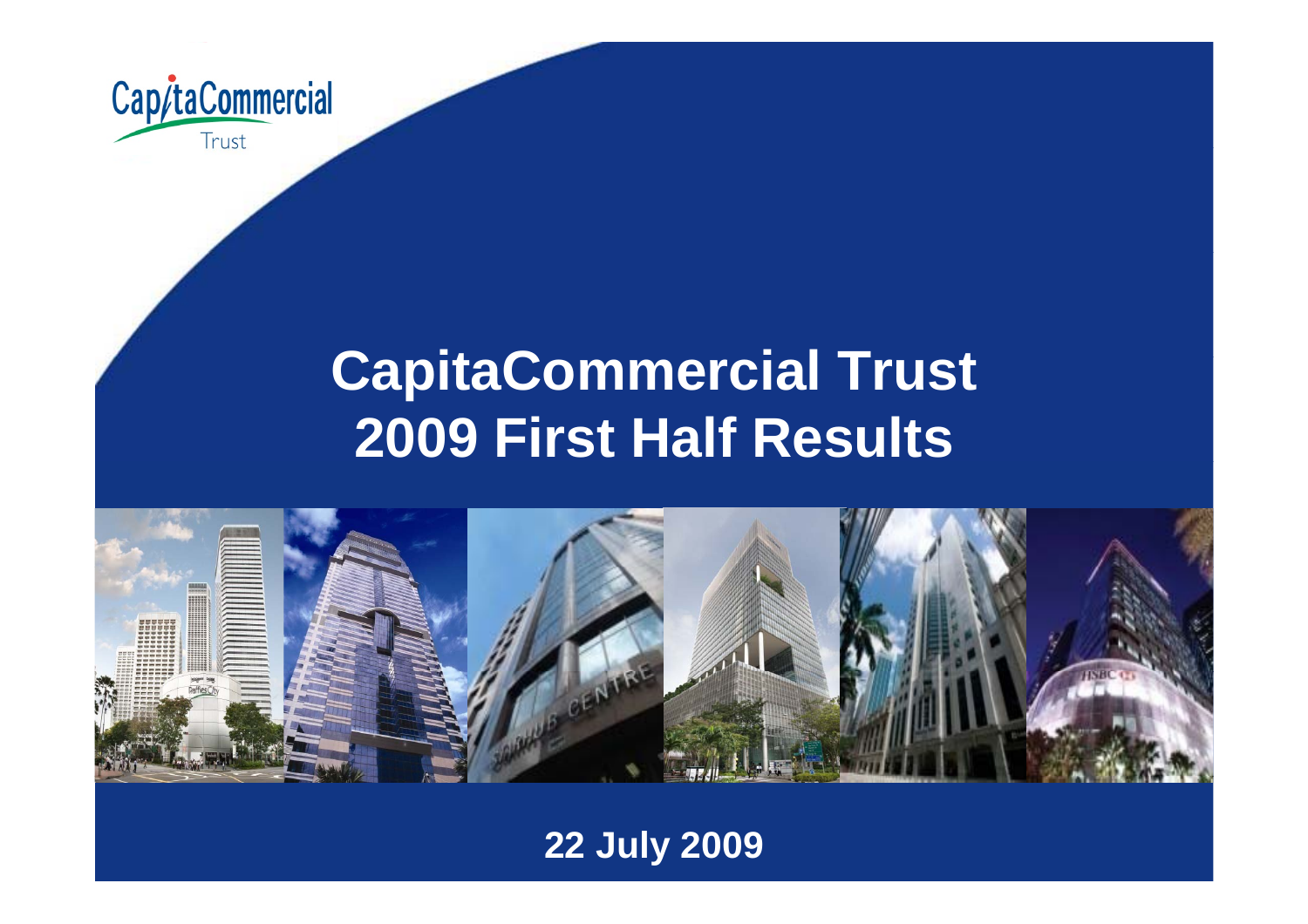

This presentation shall be read in conjunction with CCT's 2009 Second Quarter Unaudited **Financial Statement Announcement.**

The past performance of CCT is not indicative of the future performance of CCT. Similarly, the past performance of CapitaCommercial Trust Management Limited, the manager of CCT is not indicative of the future performance of the Manager.

The value of units in CCT (CCT Units) and the income derived from them may fall as well as rise. The CCT Units are not obligations of, deposits in, or guaranteed by, the CCT Manager. An investment in the CCT Units is subject to investment risks, including the possible loss of the principal amount invested. Investors have no right to request that the CCT Manager redeem or purchase their CCT Units while the CCT Units are listed. It is intended that holders of the CCT Units may only deal in their CCT Units through trading on Singapore Exchange Securities Trading Limited (SGX-ST). Listing of the CCT Units on the SGX-ST does not guarantee <sup>a</sup> liquid market for the CCT Units.

This presentation may contain forward-looking statements that involve assumptions, risks and uncertainties. Actual future performance, outcomes and results may differ materially from those expressed in forward-looking statements as <sup>a</sup> result of <sup>a</sup> number of risks, uncertainties and assumptions. Representative examples of these factors include (without limitation) general industry and economic conditions, interest rate trends, cost of capital and capital availability, competition from other developments or companies, shifts in expected levels of occupancy rate, property rental income, charge out collections, changes in operating expenses (including employee wages, benefits and training costs), governmental and public policy changes and the continued availability of financing in the amounts and the terms necessary to support future business.

You are cautioned not to place undue reliance on these forward-looking statements, which are based on the current view of the CCT Manager on future events.

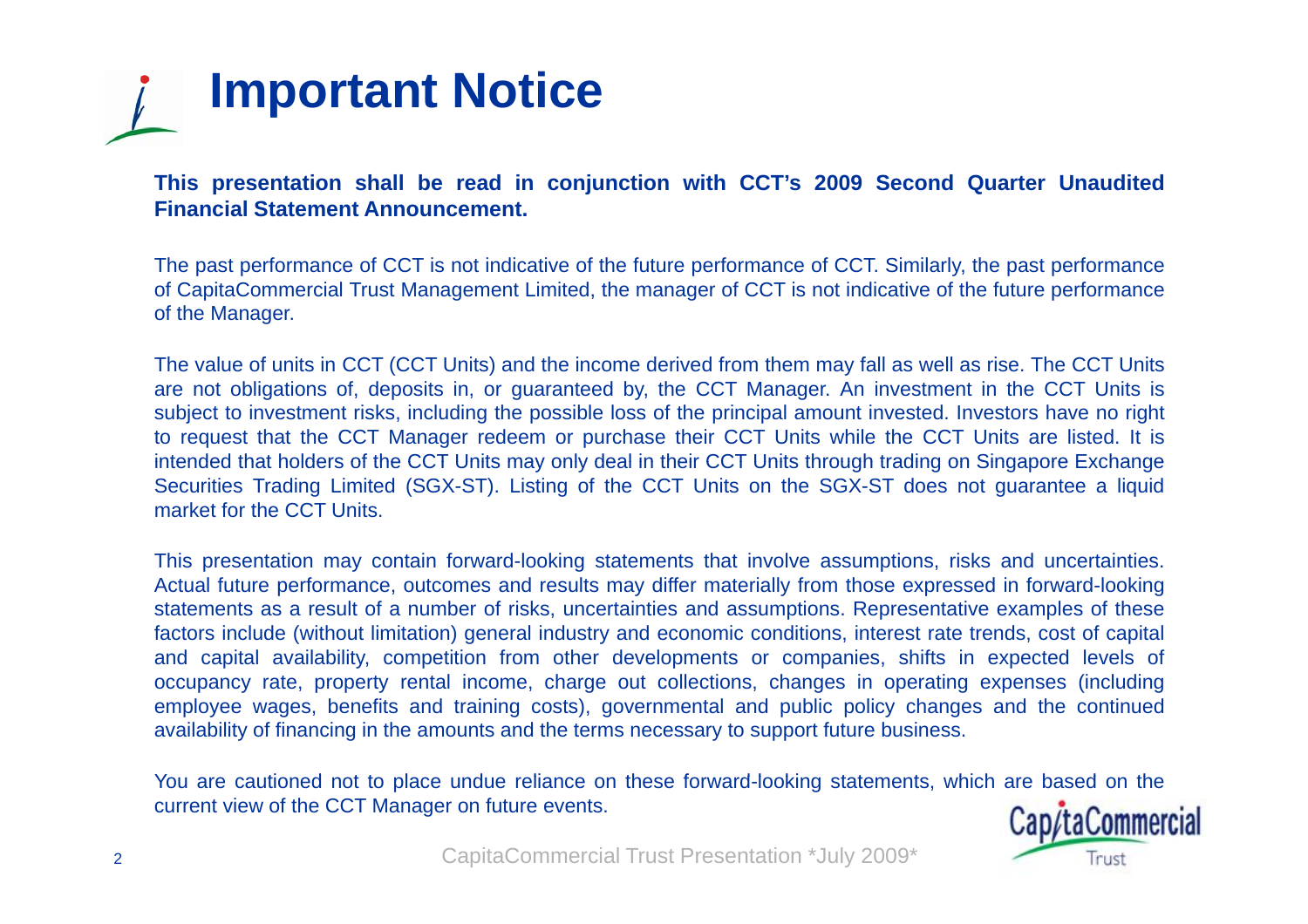

- **First Half 2009 Highlights**
- $\bullet$ **Robust Financial Results**
- **Stable Portfolio**
- $\bullet$ **Market Outlook**
- $\bullet$ **Focus on Fundamentals**
- **Supplementary Information**

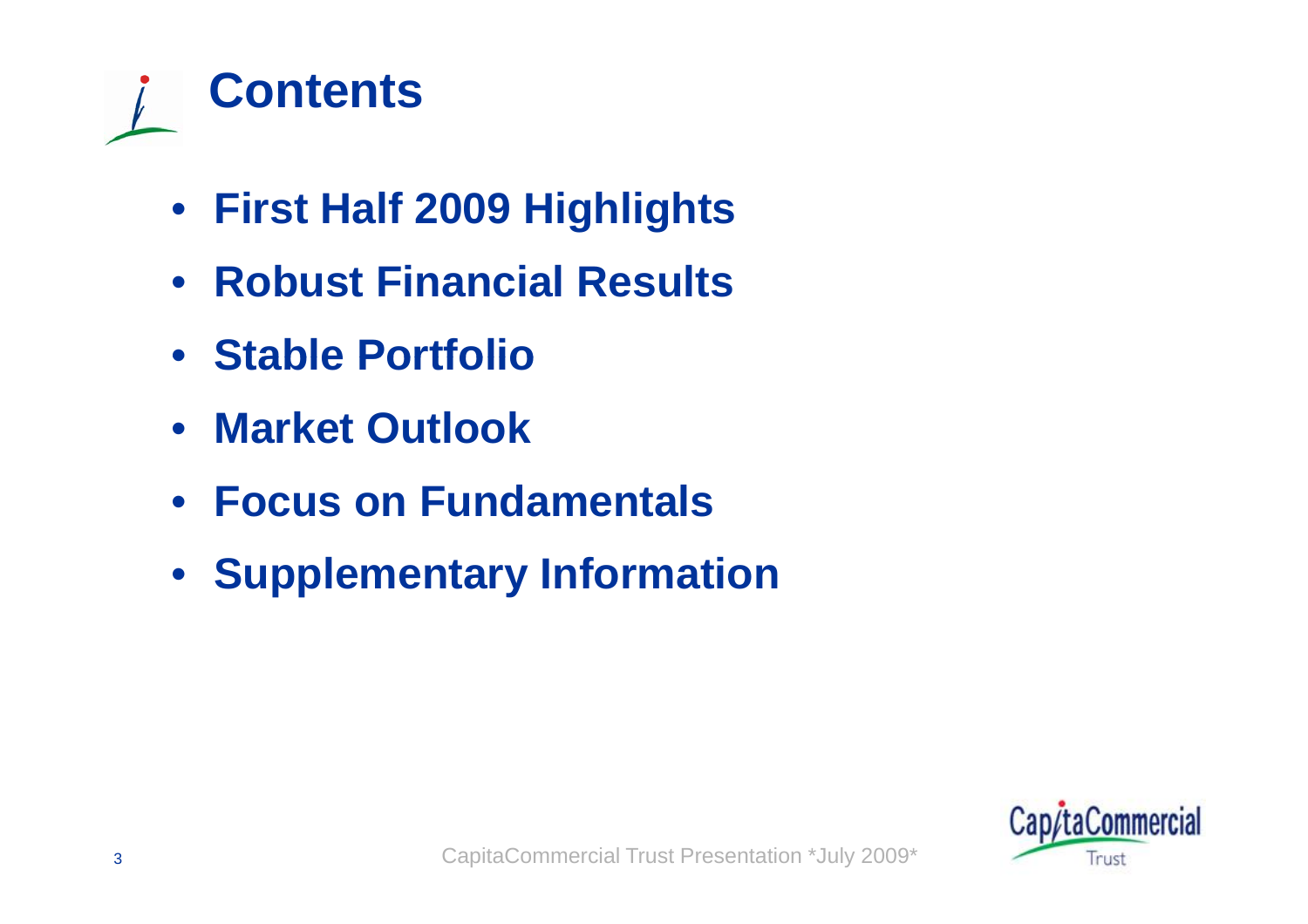# **First Half 2009 Highlights**



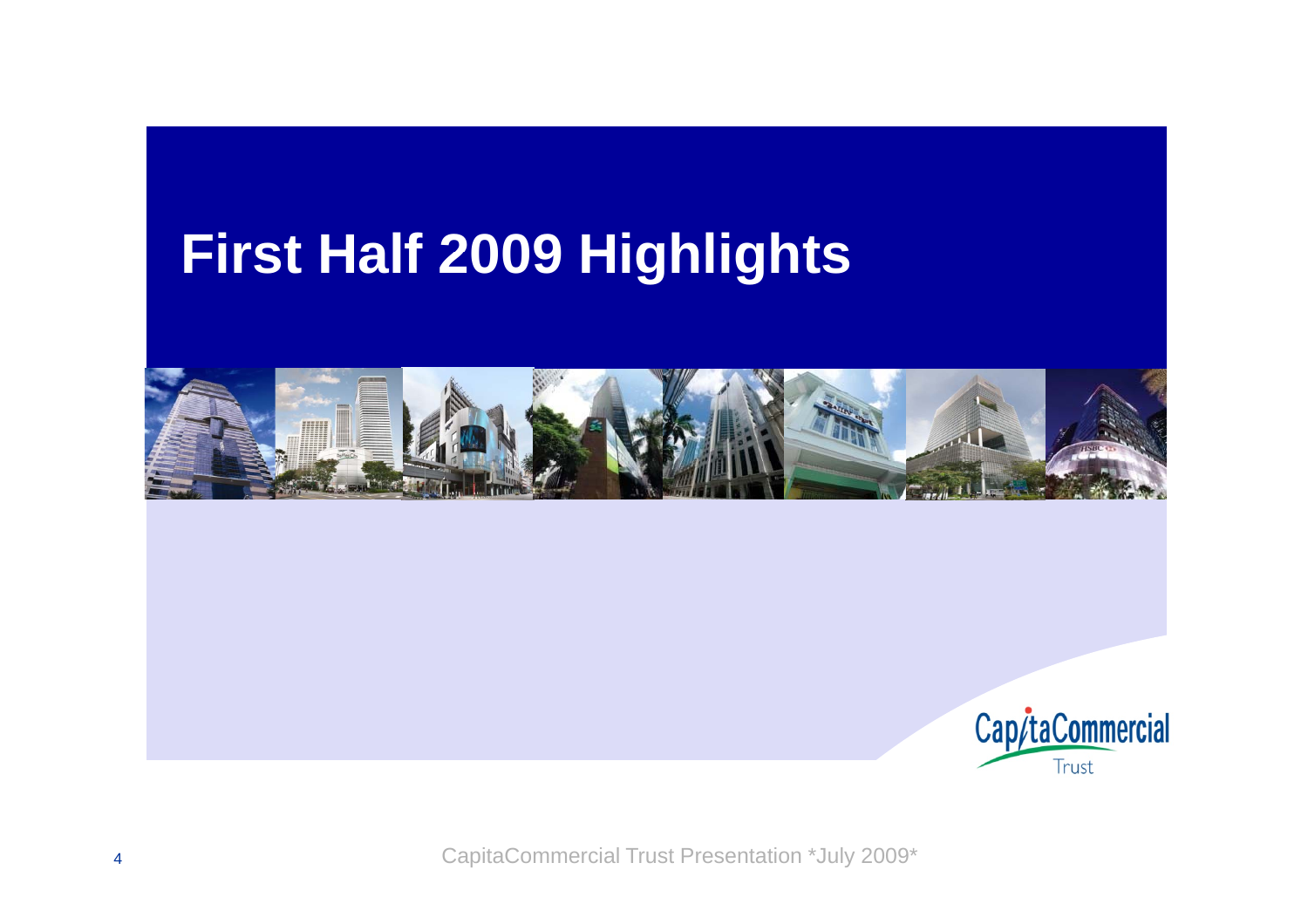

|                                            | <b>Actual</b>                                                                      |         |      |  |  |
|--------------------------------------------|------------------------------------------------------------------------------------|---------|------|--|--|
|                                            | Change<br>1H 09<br>1H08<br><b>S\$'000</b><br><b>S\$'000</b><br>$\sqrt[6]{\bullet}$ |         |      |  |  |
| <b>Gross Revenue</b>                       | 197,435                                                                            | 145,585 | 35.6 |  |  |
| <b>Net Property Income</b>                 | 143,153                                                                            | 101,150 | 41.5 |  |  |
| <b>Distributable Income</b>                | 93,423                                                                             | 71,918  | 29.9 |  |  |
| <b>Estimated Distribution Per Unit (1)</b> | 3.33(2)                                                                            | 2.58c   | 29.1 |  |  |
| <b>Annualised DPU</b>                      | 6.72¢                                                                              | 5.19c   | N.A. |  |  |
| Distribution Yield <sup>(3)</sup>          | 8.2%                                                                               | 6.4%    | N.A  |  |  |

Notes:

(1) DPU is restated taking into account : (i) the effect of the rights issue as announced by CCT on 22 May 2009, and (ii) computed based on the issued units at the end of each period aggregated with the 1,403,891,006 rights units pursuant to the rights issue.

- (2) DPU is computed on the basis that none of the S\$370 million convertible bonds due 2013 is converted into units on or before the books closure date. Accordingly, the actual quantum of DPU may differ if any of the convertible bonds is converted into units on or prior to the books closure date.
- (3) Yield calculated based on the annualised DPU divided by the closing price of S\$0.815 on 30 June 2009.

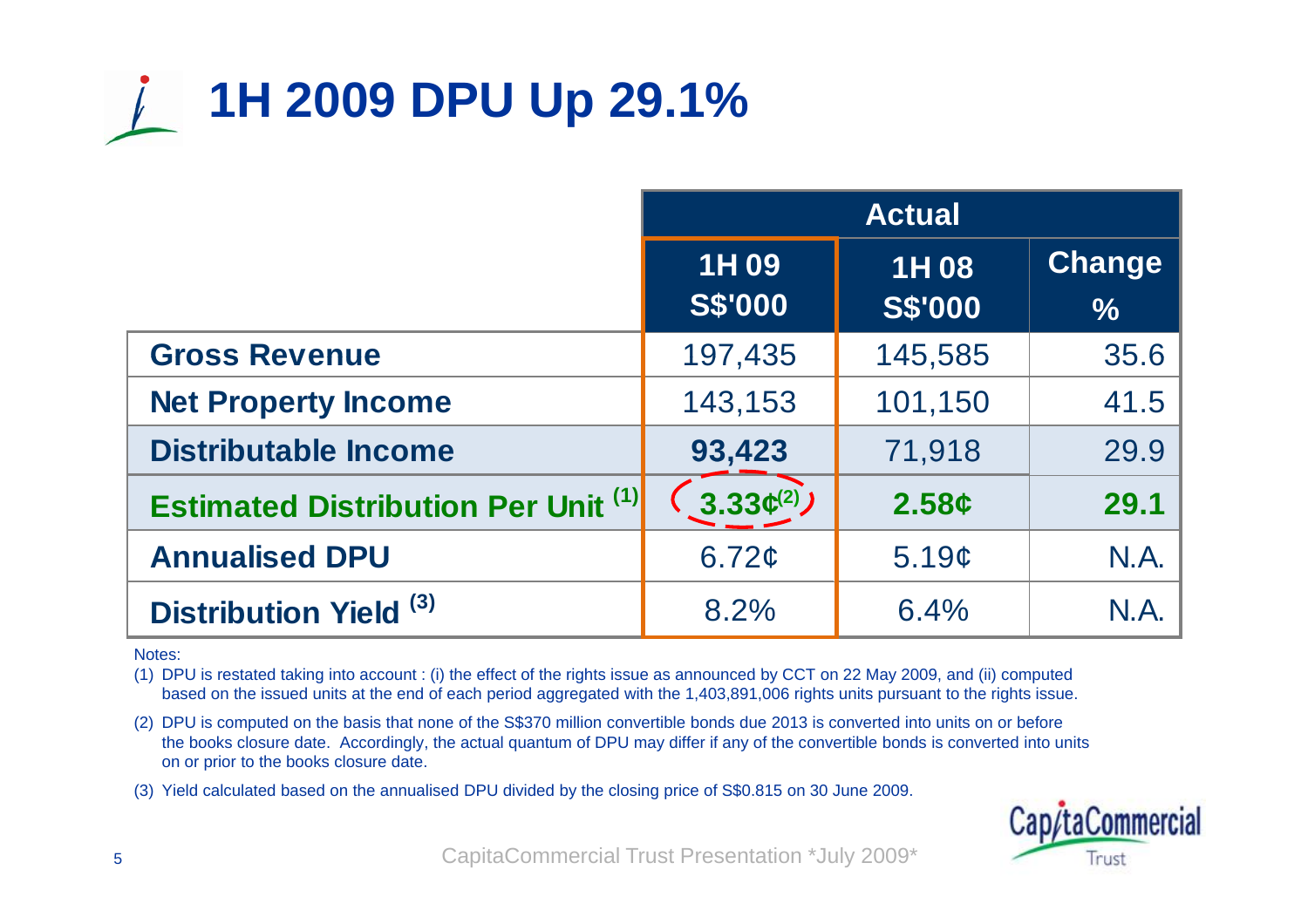### **Signed new leases and renewals with positive rental reversion**

- **Signed new leases and renewals for an aggregate**  area of 139,380 square feet (about 4.1% of portfolio **NLA) in the months of May and June 2009**
	- Tenants include CISCO Systems (USA) Pte. Ltd., The Hokuriku Bank, Ltd, EIM (Asia) Pte. Ltd. and European Commission-Delegation of the European Commission
	- Key sectors: government office, IT, retail, banking & financial services
- **Positive rental reversion on <sup>a</sup> weighted average basis at about 45% higher than previously signed rents**

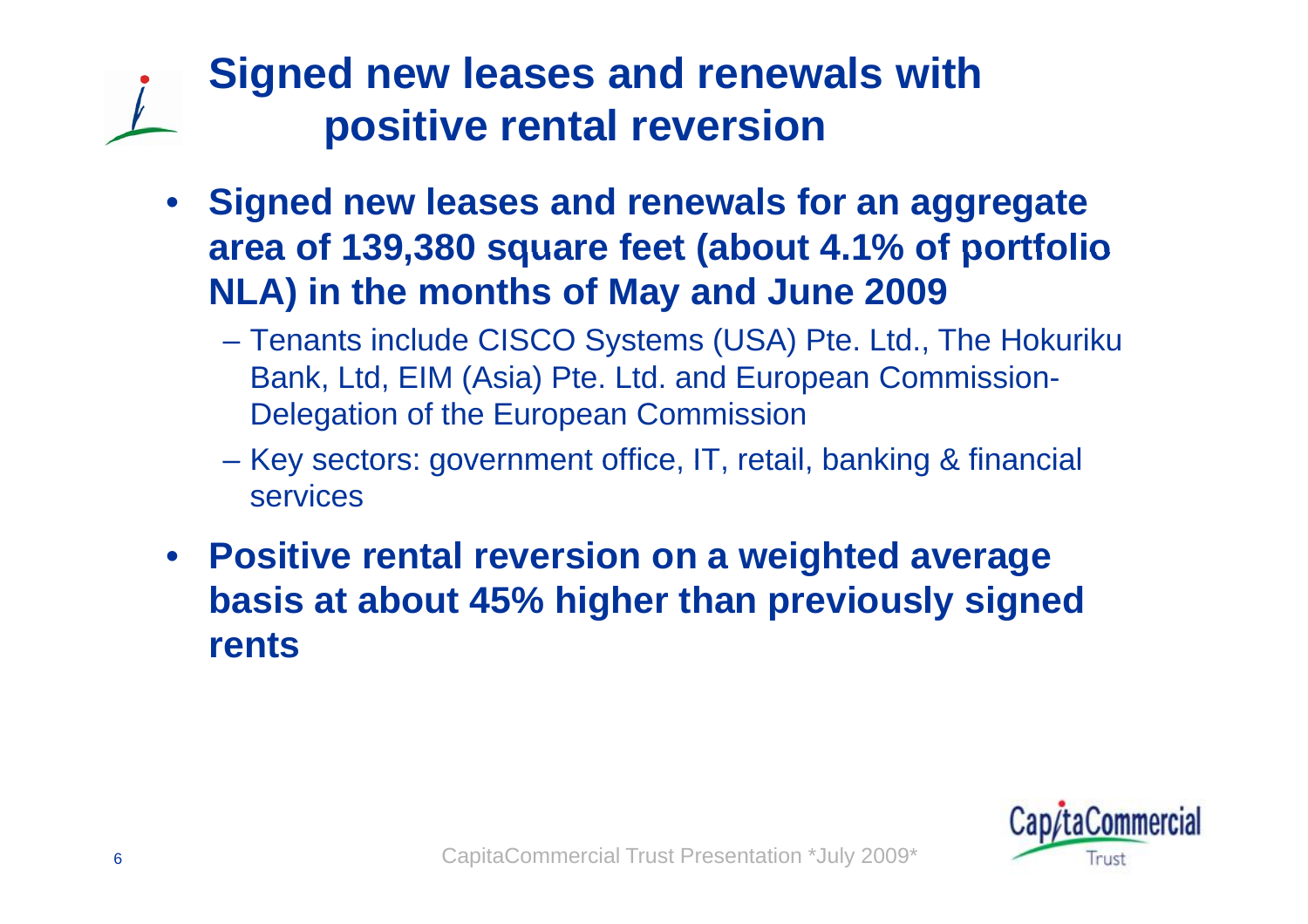# **Successfully Completed Rights Issue**

|                                     | • Raised gross proceeds of approximately S\$828.3 million                                                                     |  |  |  |  |
|-------------------------------------|-------------------------------------------------------------------------------------------------------------------------------|--|--|--|--|
| <b>Rights Issue</b>                 | • Rights ratio: 1-for-1                                                                                                       |  |  |  |  |
|                                     | • 135.4% subscribed                                                                                                           |  |  |  |  |
|                                     | Rights units listed and traded on 3 July 2009<br>$\bullet$                                                                    |  |  |  |  |
| <b>Rights Issue</b><br><b>Price</b> | • S\$0.59 per Rights Unit                                                                                                     |  |  |  |  |
|                                     | • Committed to use 85% to 95% of rights proceeds to<br>reduce borrowings                                                      |  |  |  |  |
| Use of<br><b>Proceeds</b>           | • S\$664 million from the rights proceeds has been used to<br>repay part of CCT's borrowings on 3 July 2009                   |  |  |  |  |
|                                     | • Gearing has been reduced to 31.0%<br>(low end of our target gearing range of 30% to 45%)<br>through property market cycles) |  |  |  |  |

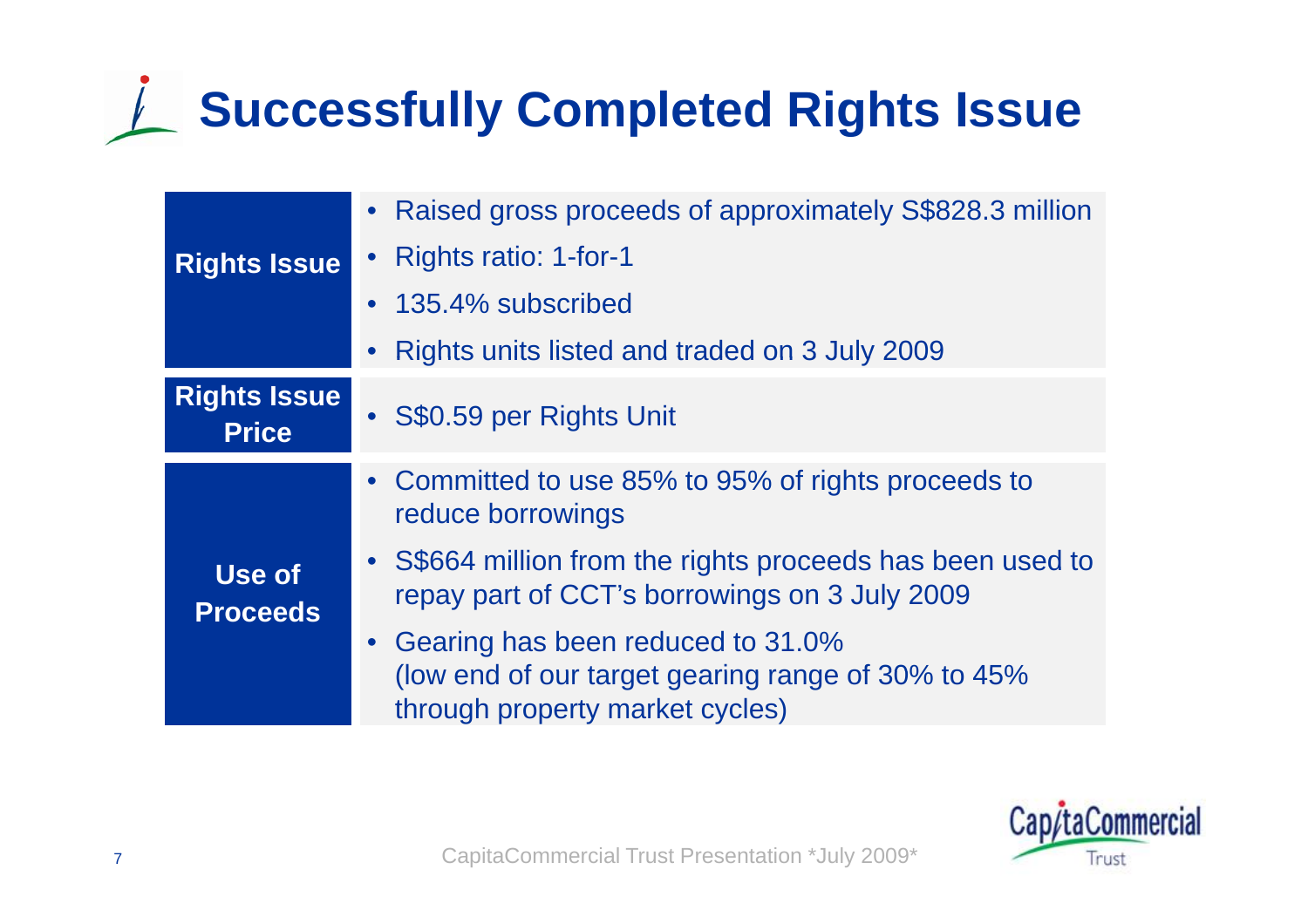## **Robust Financial Results**



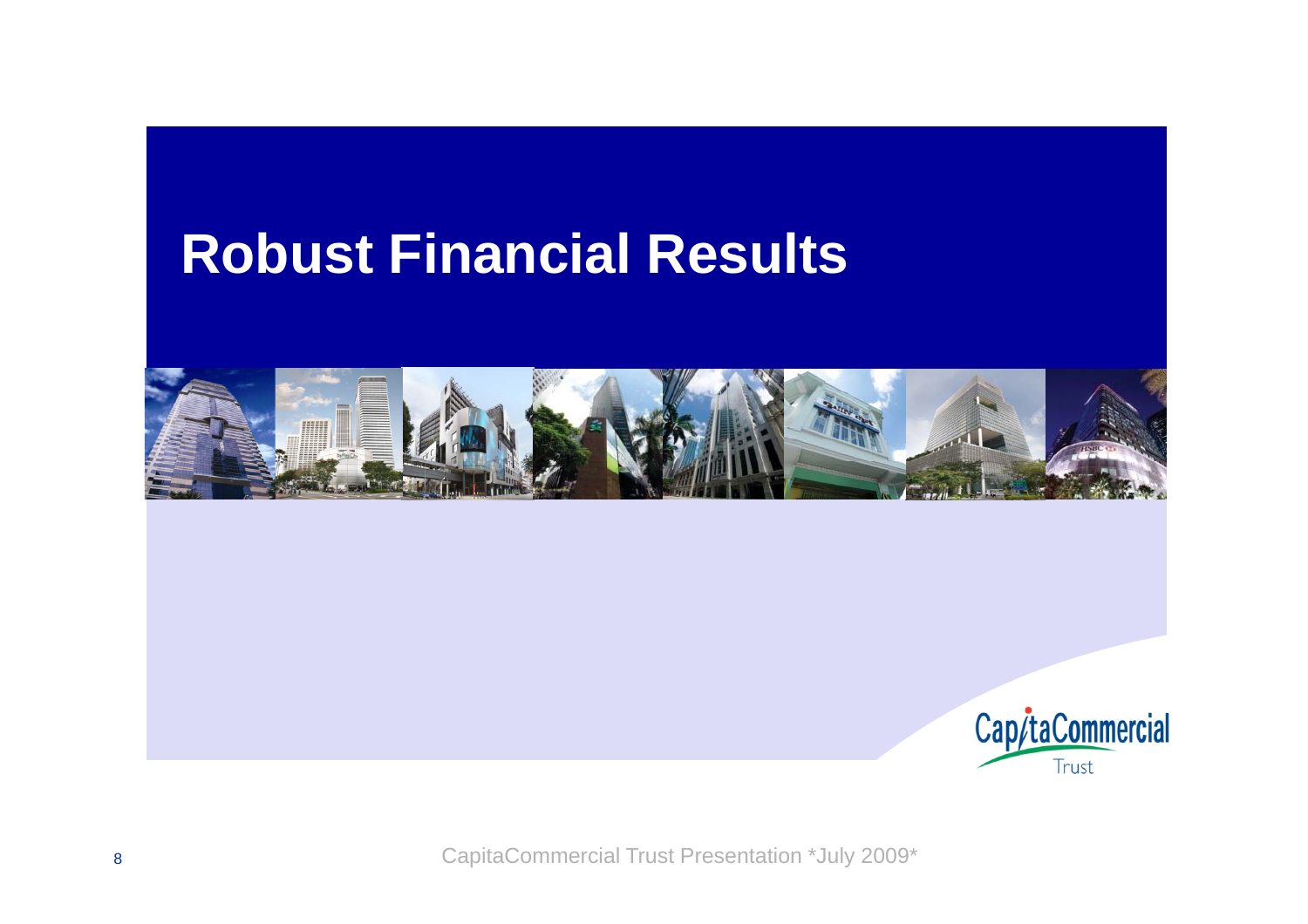## **1H 2009 gross revenue up by 36%; distributable income u py % b y 30 %**



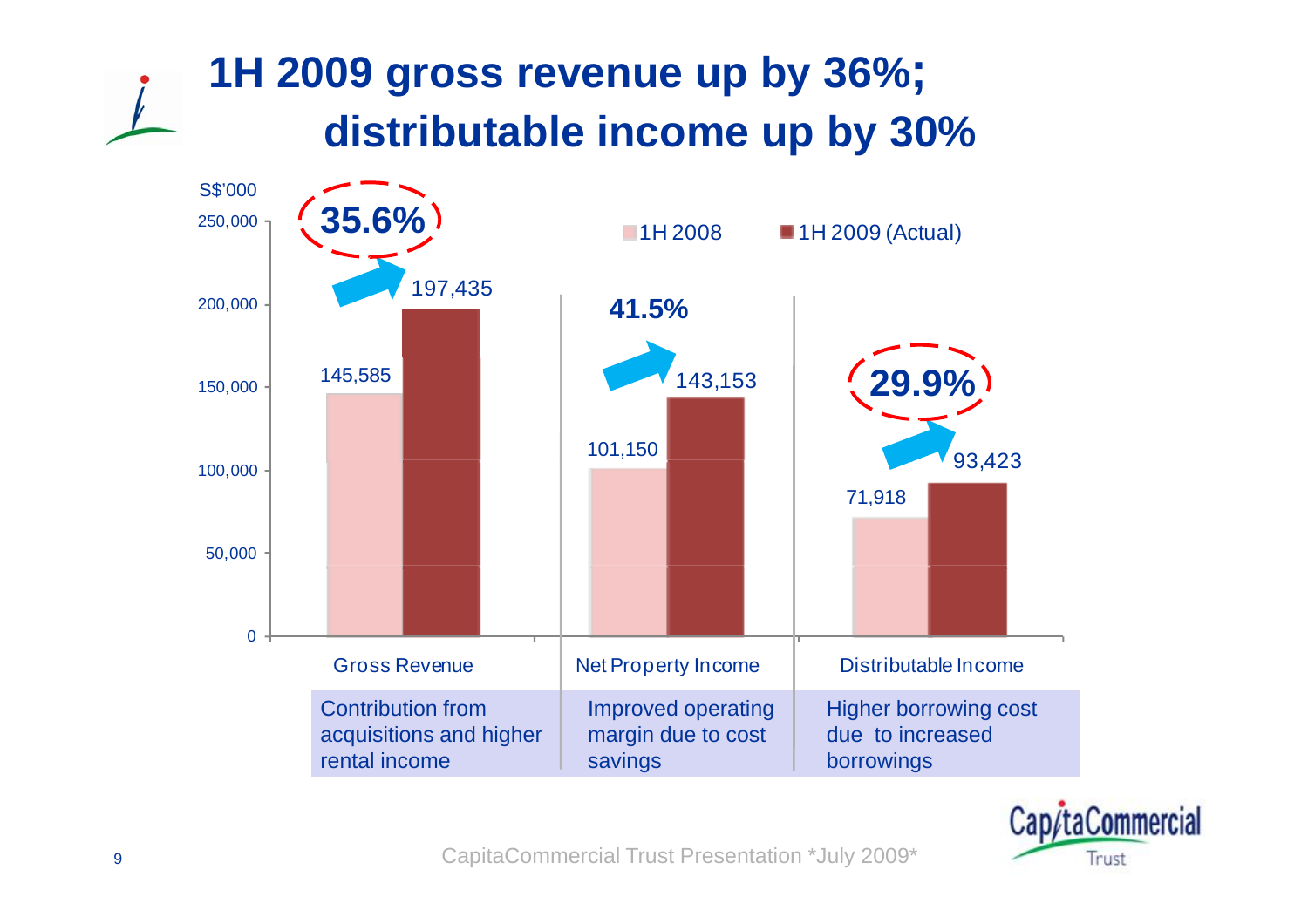### **1H 2009 distributable income aboveforecast b y 18%**



Note:

(1) The forecast is based on what was shown in the Circular dated 9 June 2008 for the acquisition of One George Street for the period 1 Jan 2009 to 30 June 2009

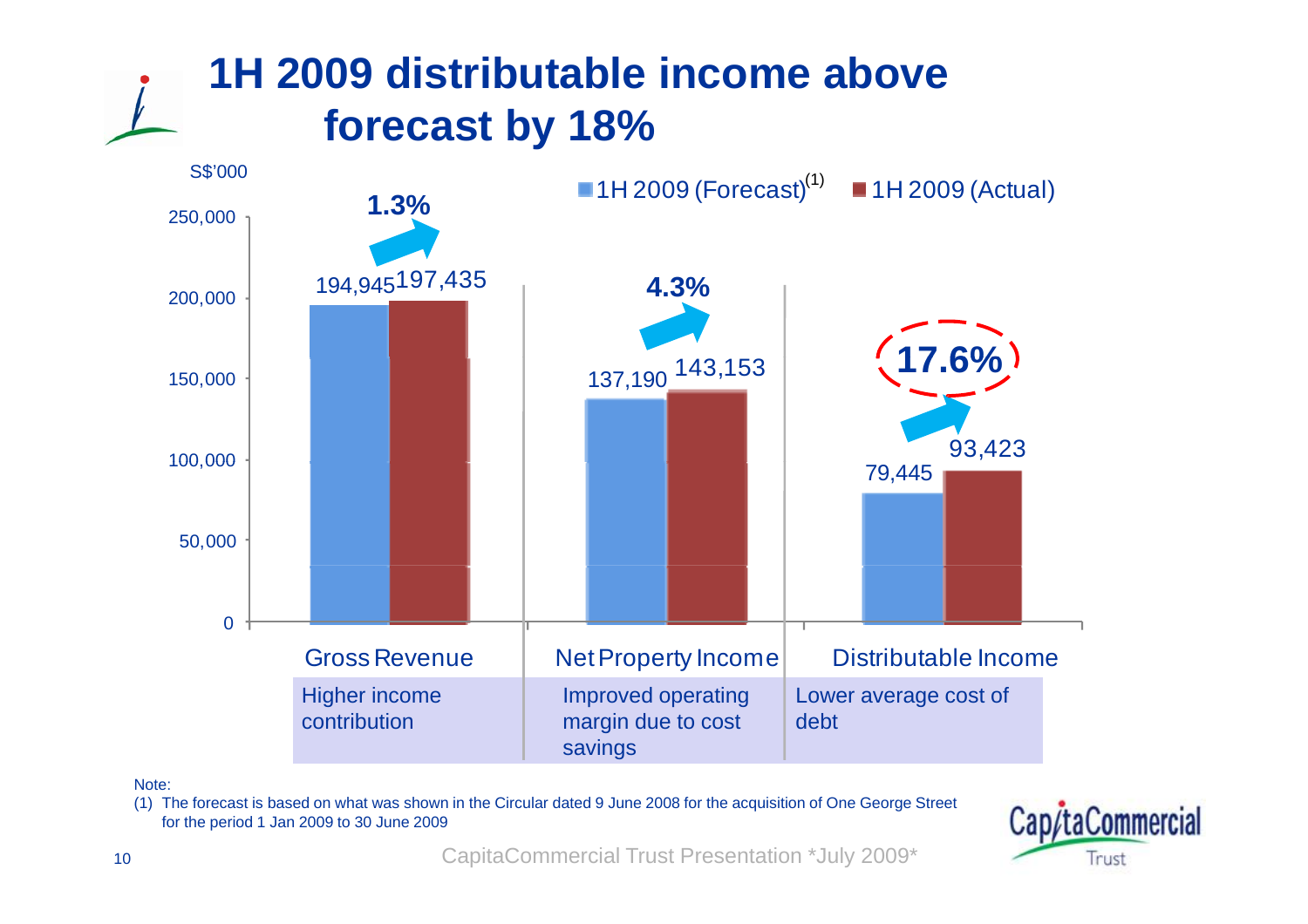



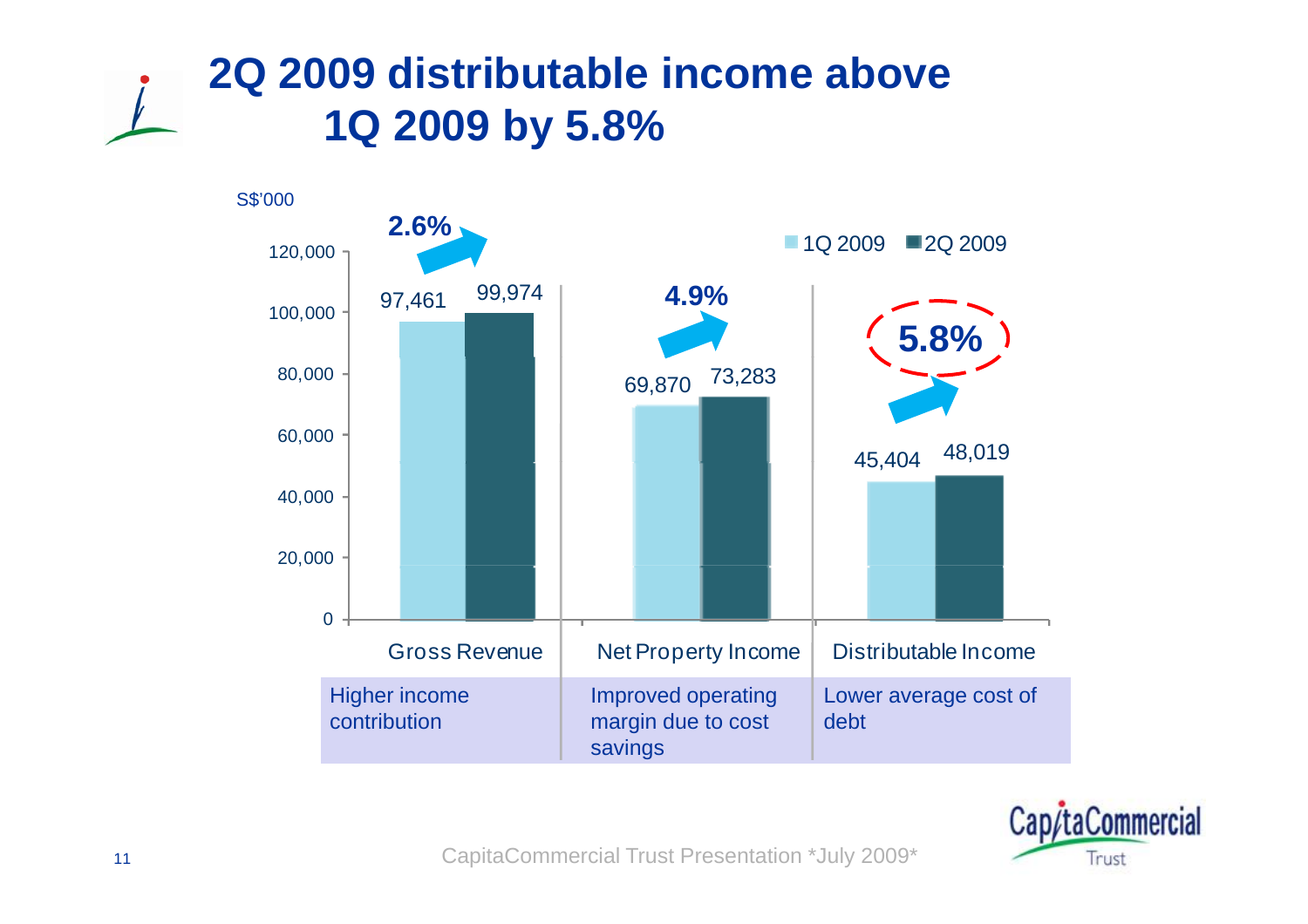

#### **CapitaComm**

| <b>Distribution Period</b>       | From 1 Jan 2009 to 30 June 2009 |
|----------------------------------|---------------------------------|
| <b>Estimated DPU<sup>1</sup></b> | Taxable - 3.33 cents            |

#### **Distribution Timetable**

| Trading on "Ex" Basis            | 29 July 2009   |
|----------------------------------|----------------|
| <b>Books Closure Date</b>        | 31 July 2009   |
| <b>Distribution Payment Date</b> | 28 August 2009 |

Note :

(1) The DPU is computed on the basis that none of the S\$370.0 million convertible bonds is converted into Units before the book closure date. Accordingly, the actual quantum of DPU may differ from the table above if any of the  $\,$  convertible bonds is converted  $\,$ into Units before the books closure date.

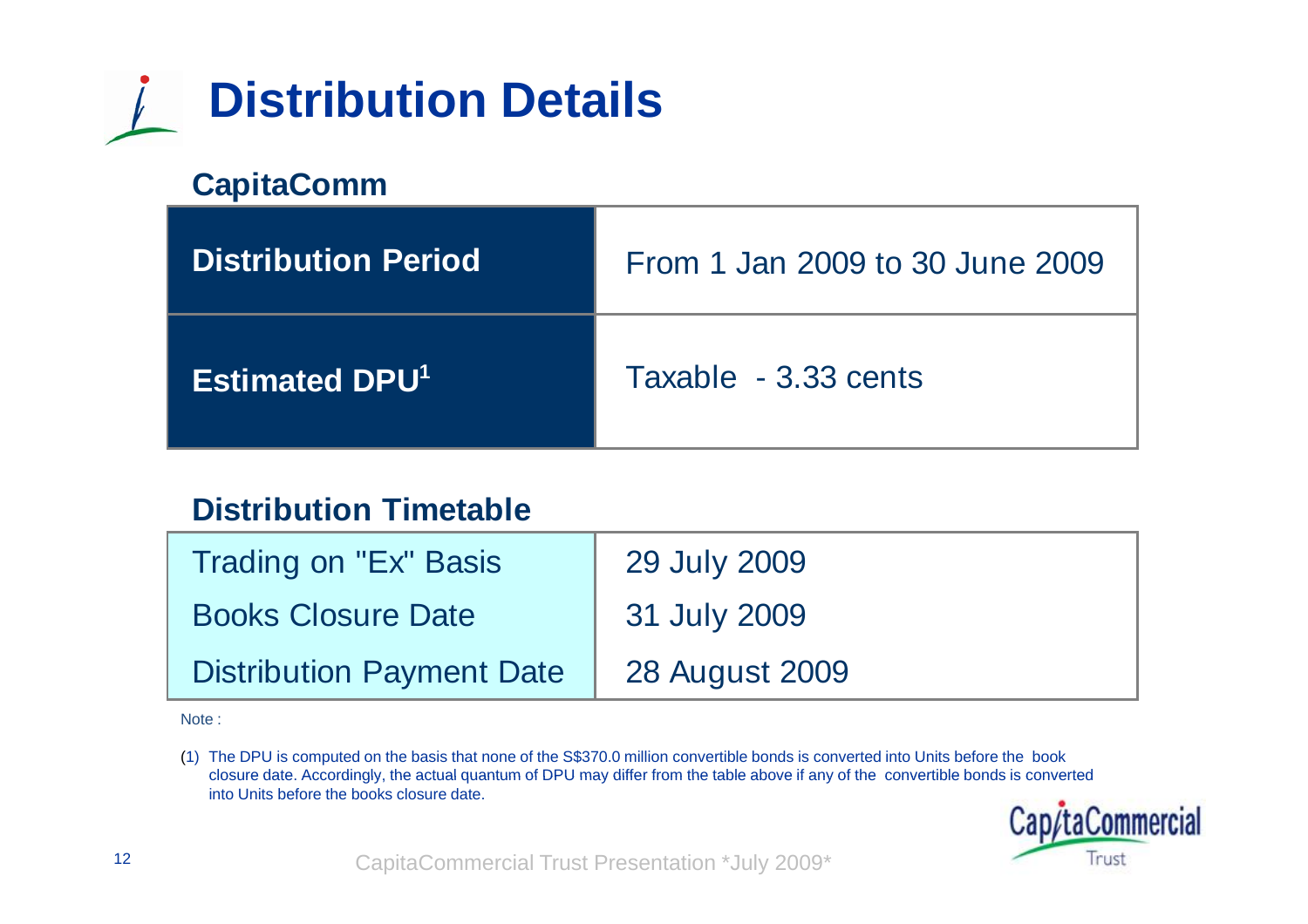### **Total Assets at S\$6.2B, Adj. NAV after Rights 1ssue at S\$1.50**

|                                      | 30-Jun-09                                    | 31-Dec-08                |
|--------------------------------------|----------------------------------------------|--------------------------|
|                                      | <b>S\$'000</b>                               | <b>S\$'000</b>           |
| Non-current assets <sup>1</sup>      | 6,110,806                                    | 6,785,965                |
| Current assets <sup>2</sup>          | 128,694                                      | 85,426                   |
| <b>Total assets</b>                  | 6,239,500                                    | 6,871,391                |
| Current liabilities <sup>3</sup>     | 901,376                                      | 793,555                  |
| Non-current liabilities <sup>4</sup> | 1,849,435                                    | 1,922,945                |
| <b>Net assets</b>                    | 3,488,689                                    | 4,154,891                |
| <b>Unitholders' funds</b>            | 3,488,689                                    | 4,154,891                |
| <b>NAV</b>                           | 2.49                                         | 2.97                     |
| <b>Adjusted NAV</b> <sup>5</sup>     | 2.42                                         | 2.92                     |
| <b>Adjusted for Rights Units</b>     |                                              |                          |
| .                                    | $\overline{1}$ $\overline{1}$ $\overline{2}$ | $\overline{\phantom{a}}$ |

| <b>NAV</b>       | 1.53 |     |
|------------------|------|-----|
| Adjusted NAV $5$ | 1.50 | .74 |

Notes:

- (1) Non-current assets is lower mainly due to decline in the revaluation of investment properties
- (2) Current assets has increased primarily due to higher cash at bank
- (3) Current liabilities has increased mainly due to reclassification from non-current liabilities of S\$800 million borrowings, drawdown of short term loan of S\$40 million and offset by repayment of loans amounted to S\$722 million and lower trade and other creditors of S\$10 million
- (4) Non current liabilities has decreased due to reclassification to current liabilities of S\$800 million, lower other non-current liabilities of S\$12 million and offset by increase in term loans of S\$738 million
- (5) Assuming the distribution income has been paid out to the unitholders

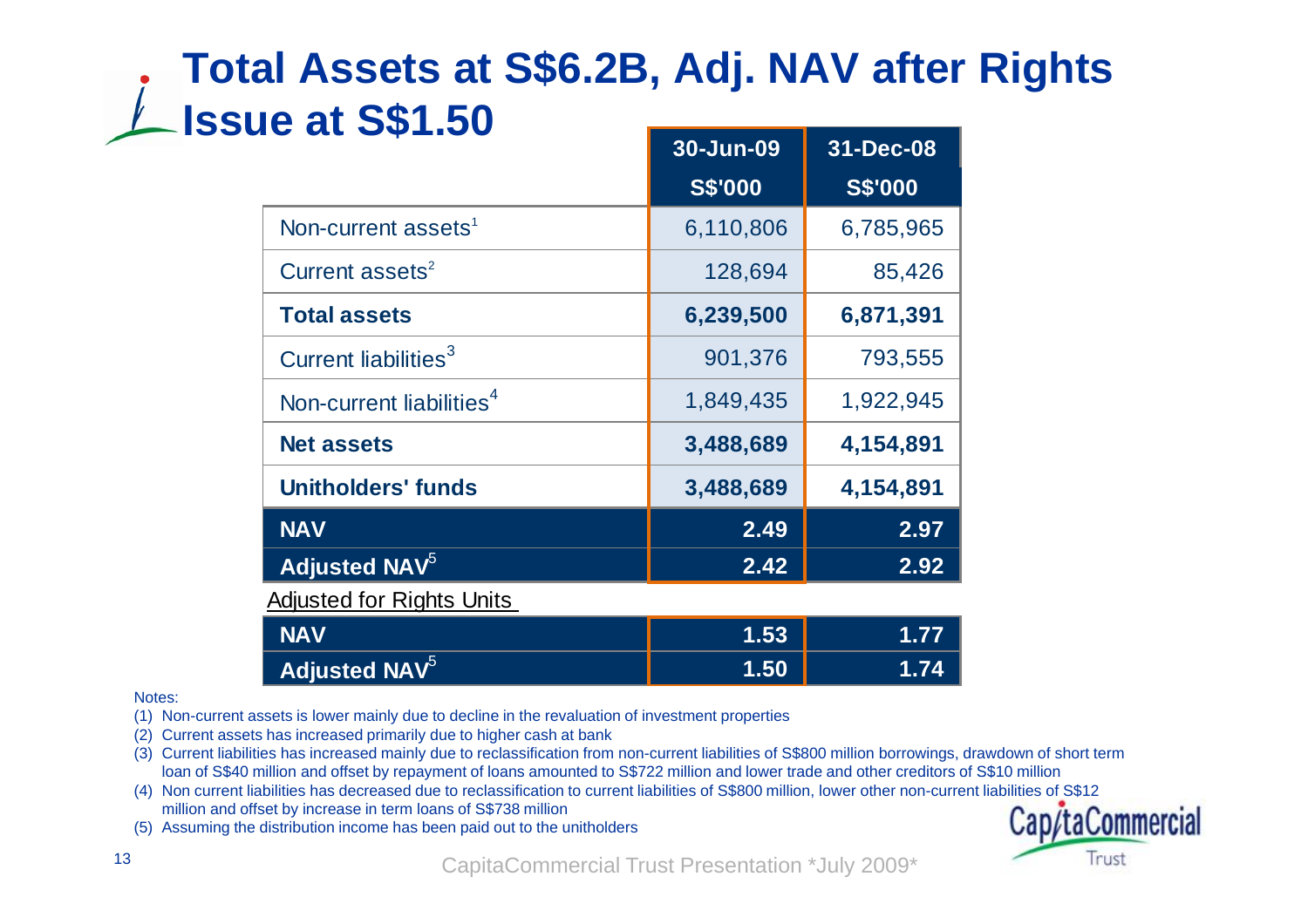

#### Note:

(1) Debt profile shown as at 3 July 2009 where S\$664 million of the rights issue proceeds were used for repayment of loans comprising the bridge loan facility maturing in August 2009 and the two-year secured term loan maturing in June 2010

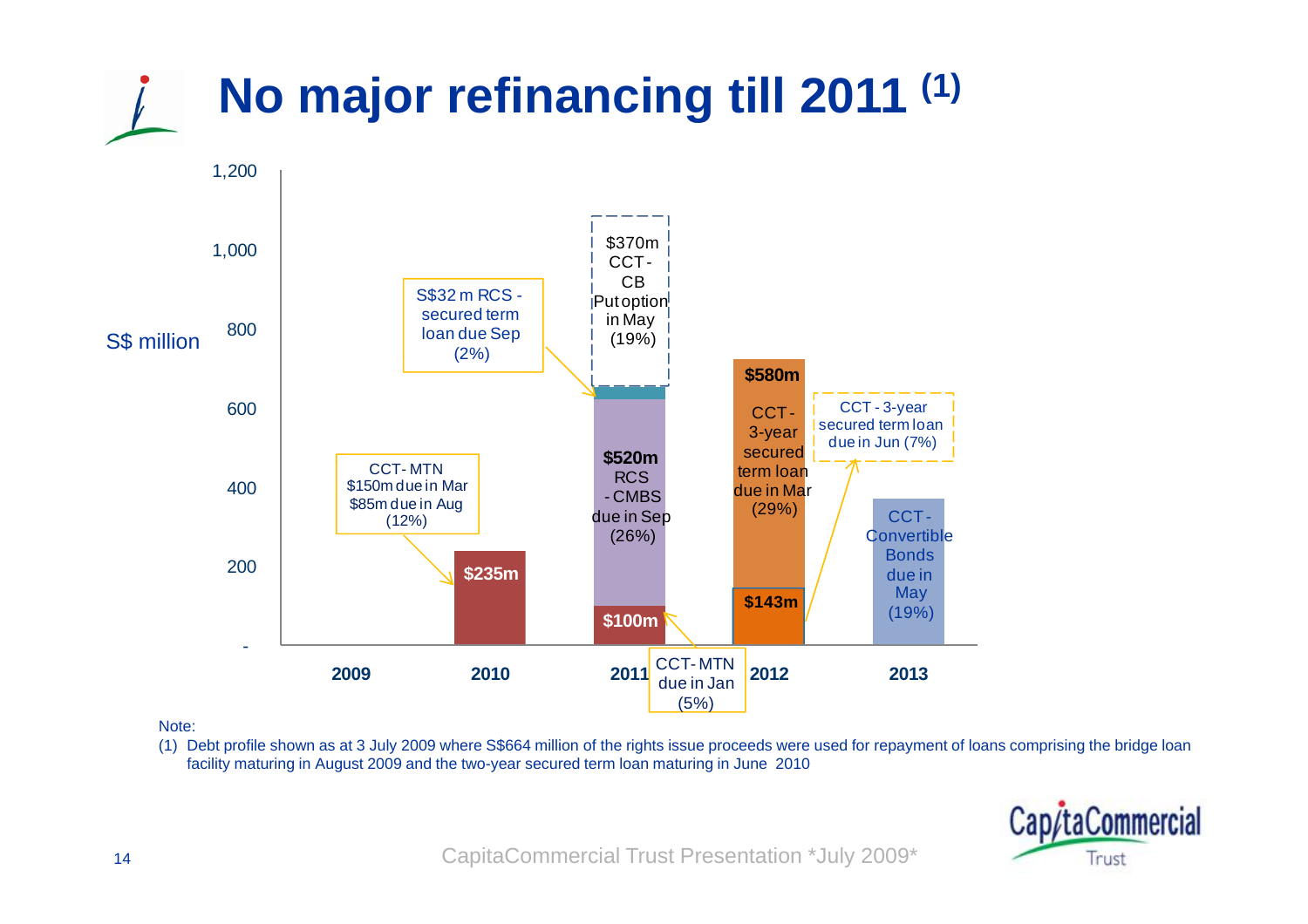# **Enhanced financial flexibility**

- $\bullet$ **Total number of unsecured assets : 8 out of 11**
- **Value of unsecured assets : S\$3.0 billion (50.4% of total value of investment properties)**
- **S\$665.0 million untapped balance from S\$1.0 billion multicurrency medium term note programme**



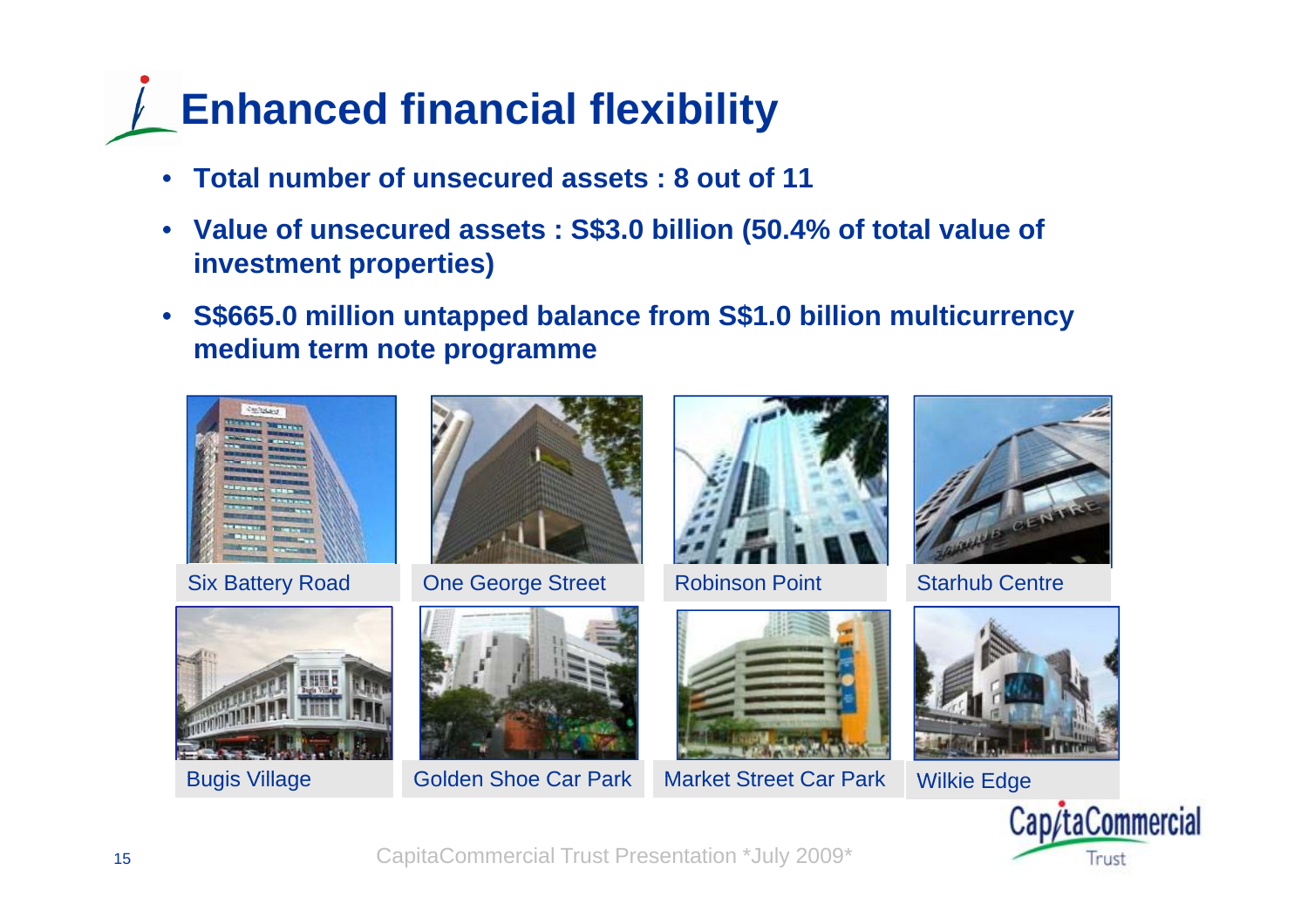# **Gearing at low end of target range**

|                                                       | As at<br>3 July 2009 | As at<br><b>30 June 2009</b> |
|-------------------------------------------------------|----------------------|------------------------------|
| <b>Total Gross Debt:</b>                              | S\$1,979.0 million   | S\$2,643.0 million           |
| Gearing $(1)$ :                                       | 31.0%                | 42.3%                        |
| <b>Interest Service Coverage</b><br>$Ratio(2)$ :      | 2.9 times            | 2.9 times                    |
| <b>Average Cost of Debt:</b>                          | 3.7%                 | 3.3%                         |
| <b>Average Fixed Rate Term to</b><br>$Expiry^{(3)}$ : | 2.7 years            | 2.2 years                    |

Notes:

(1) Gross borrowings of CCT (inclusive of 60% interest in RCS Trust ) over total deposited properties of CCT (inclusive of 60% interest in RCS Trust ) .

- (2) Ratio of net investment income before interest, tax and amortisation of CCT (inclusive of 60% interest in RCS Trust ) over interest expenses of CCT (inclusive of 60% interest in RCS Trust )
- (3) Average fixed rate term to expiry of the loan profile

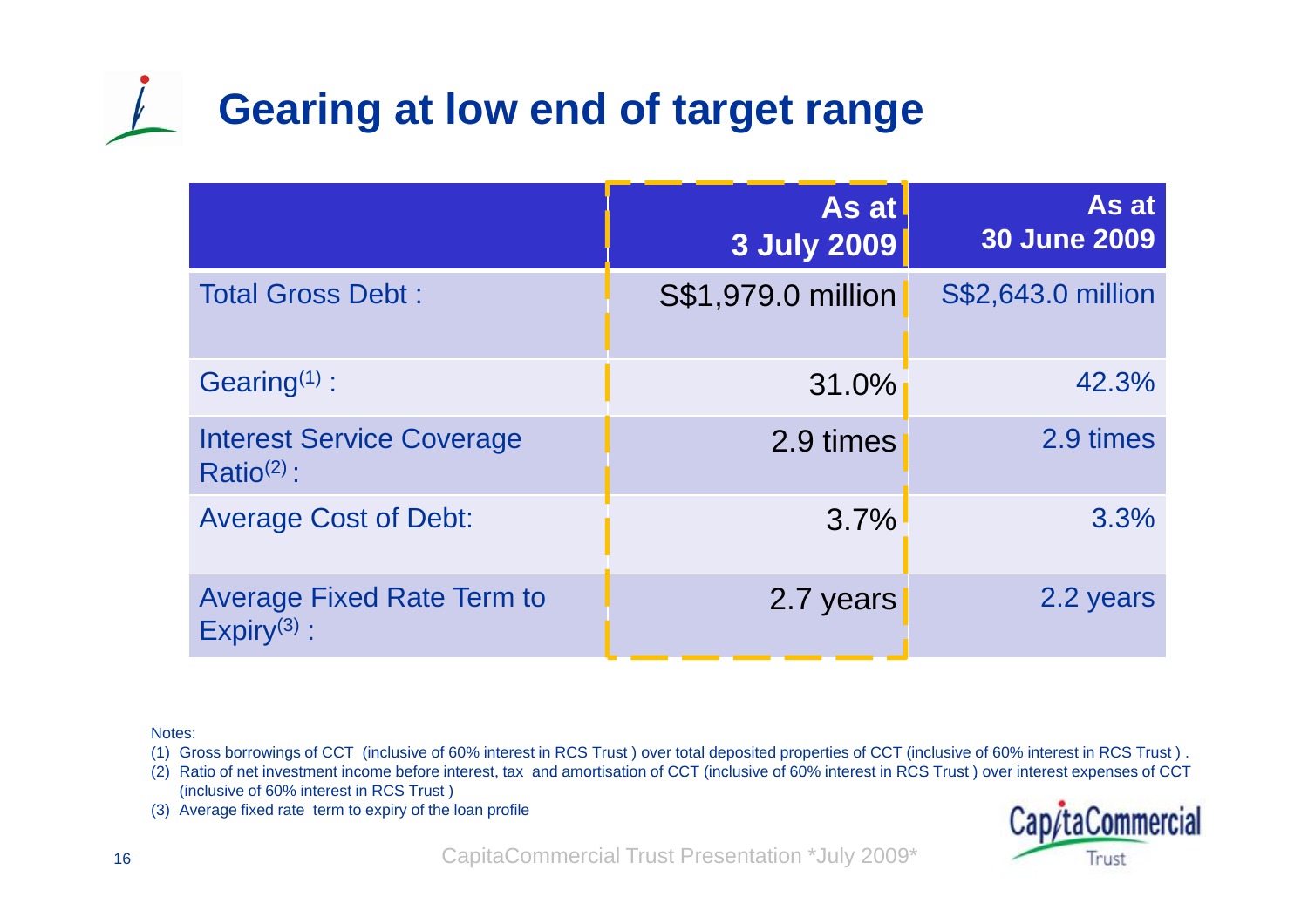## **Stable Portfolio**



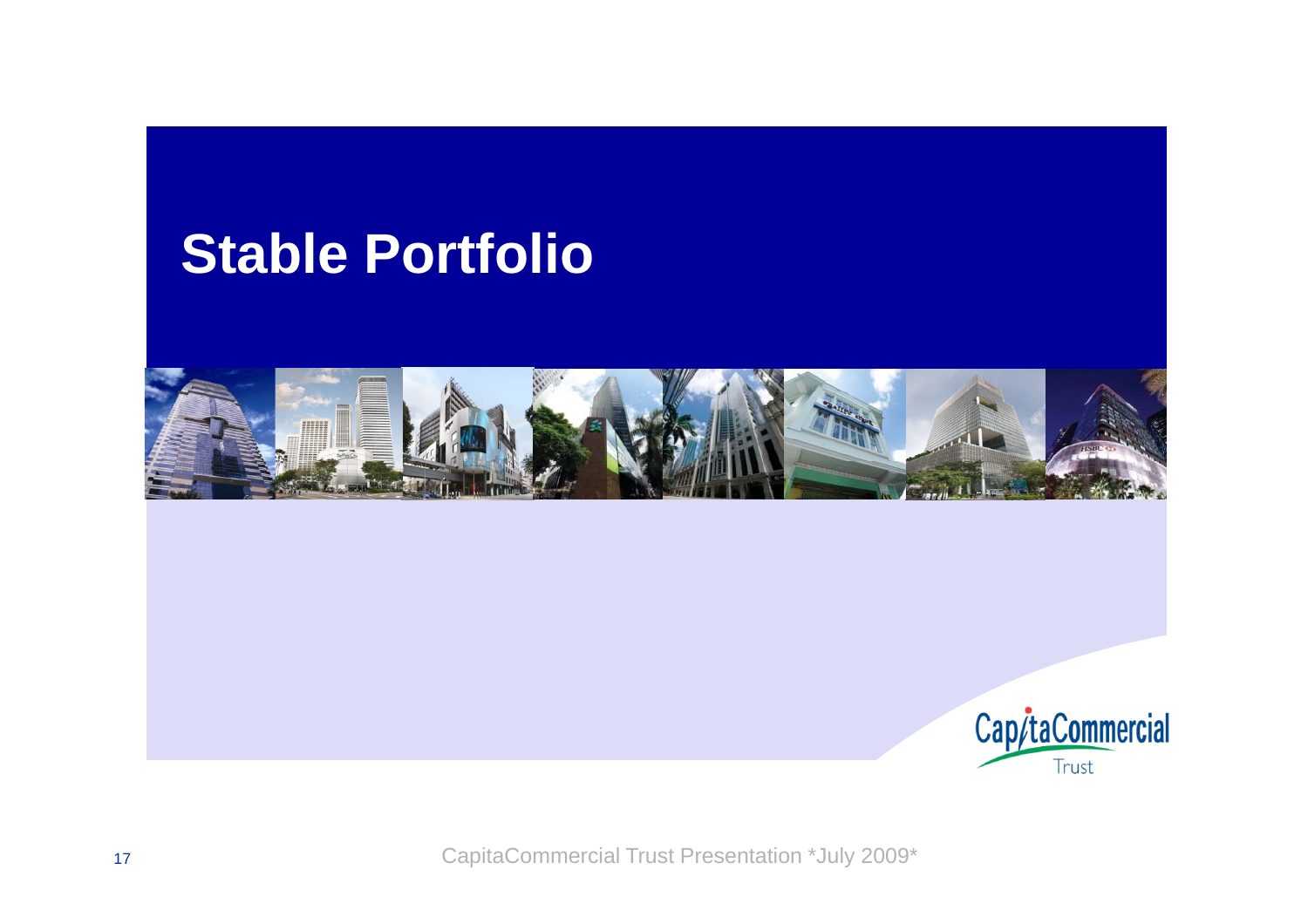### **Gross rental income (1) predominantly contributed by Grade A Offices**

**CCT's Focus is Owning and Investing in Real Estate and Real Estate-related Assets, which are Income-producing and used, or Predominantly used, for Commercial Purposes.**

> **M j i f CCT ti ajor usage mix for CCT properties By Gross Rental Income for the month of June 2009**



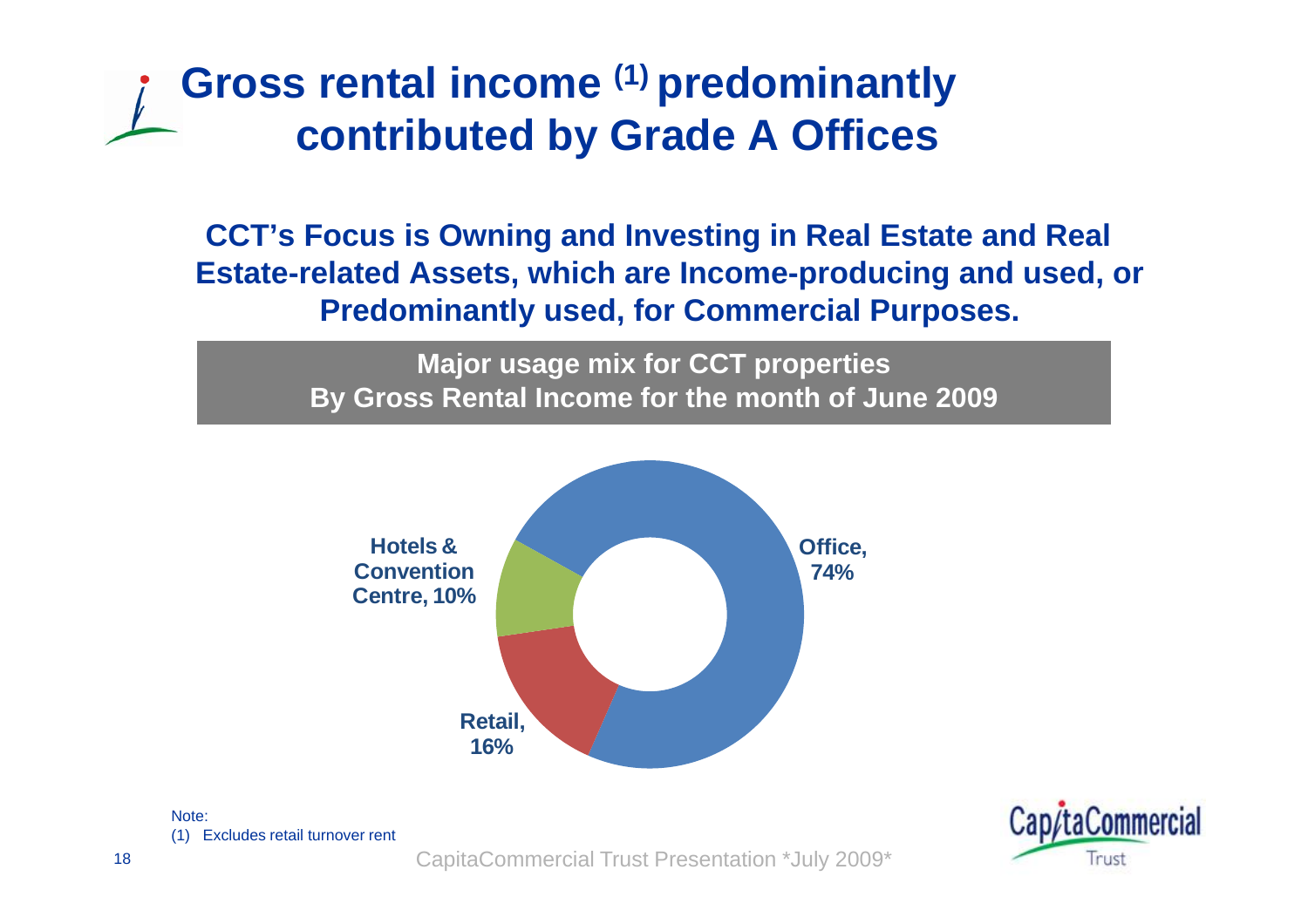## **Portfolio diversification with focus on quality**

#### **About 80% of 1H 2009 Net Property Income 1H from Grade A offices and Raffles City**



#### Note:(1) Represents CCT's 60% interest in Raffles City

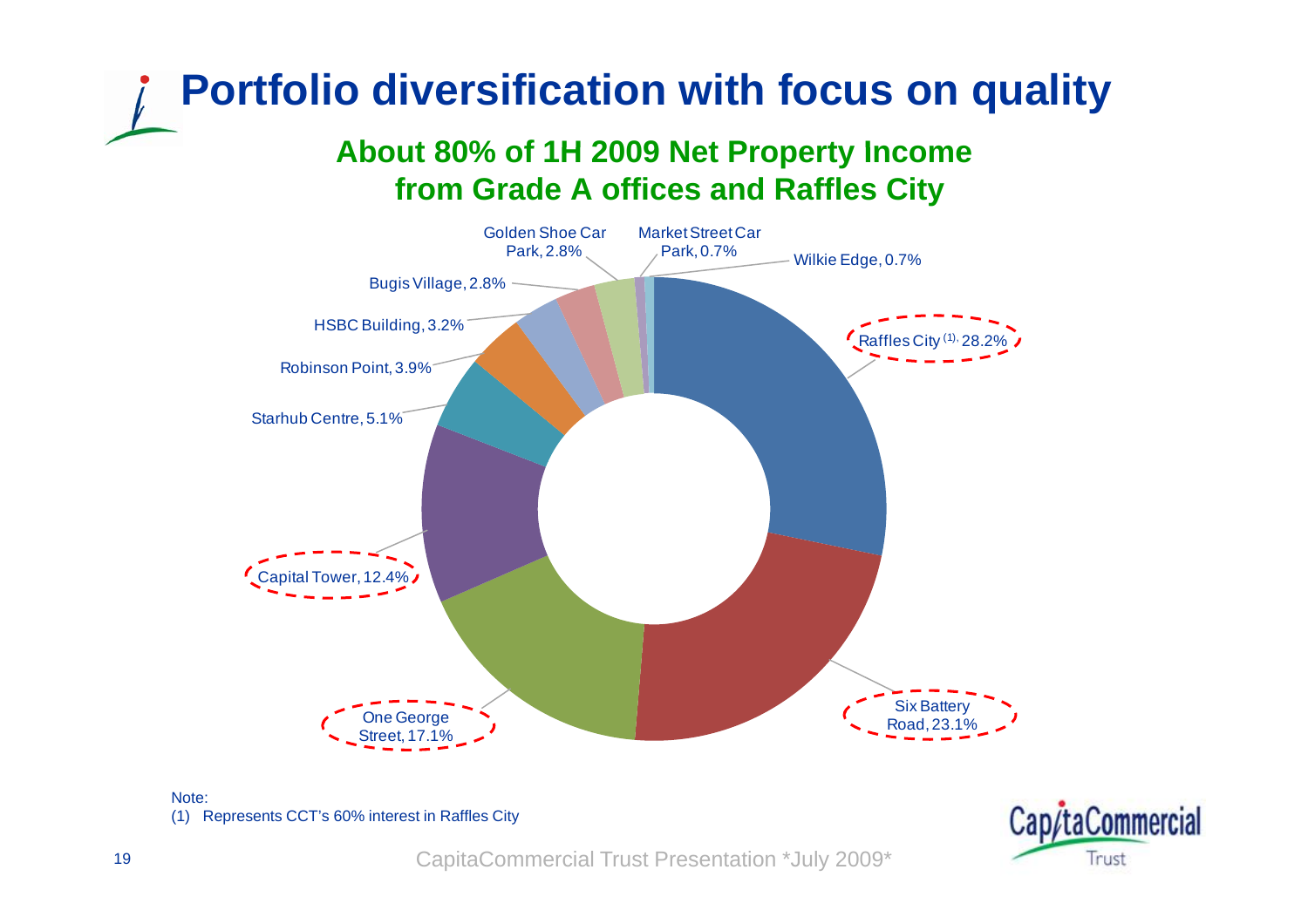



#### Notes:

- (1) Based on monthly gross rental income as at 30 Jun 2009 for the portfolio including car park income from Golden Shoe Car Park and Market Street Car Park
- (2) Consists of other minor retail and office trades

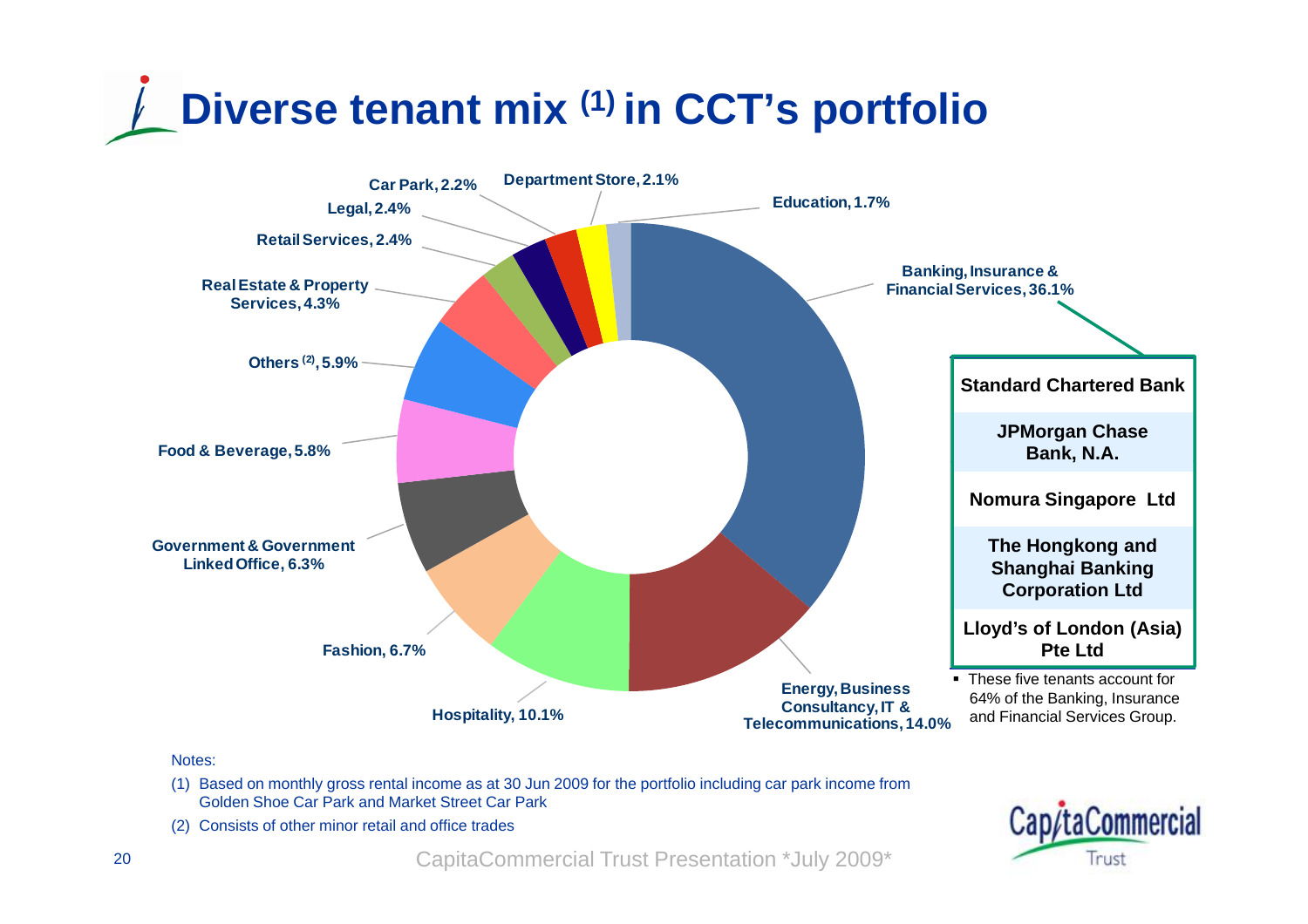

#### **Weighted Average Lease Term to Expiry (by Floor Area) for Top 10 Tenants as at 30 Jun 2009 = 6.2 years**



Note:

(1) Based on monthly gross rental income contribution as at 30 June 2009 (excluding retail turnover rent)

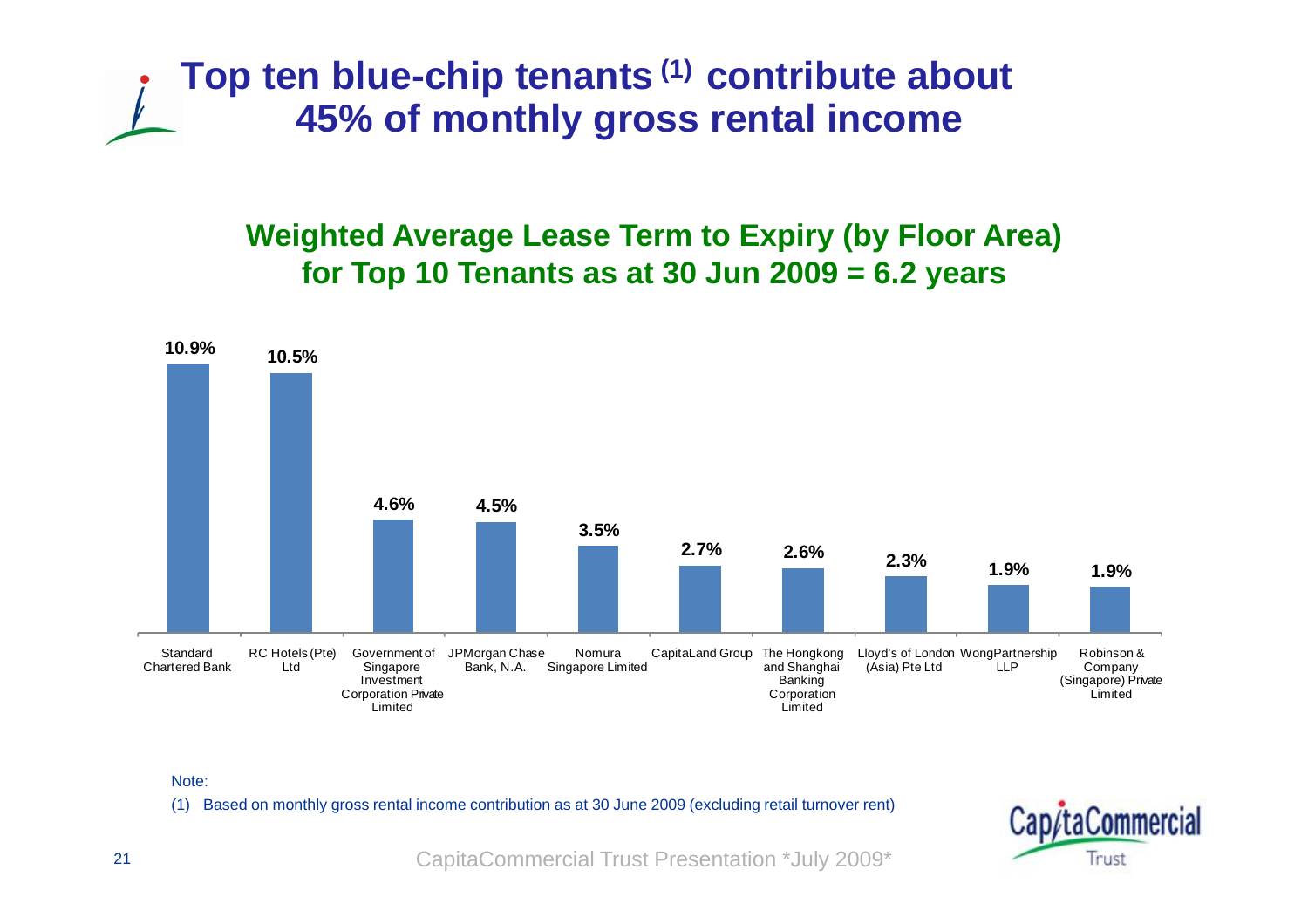### **Committed occupancy consistently above market levels**

| CCT 2Q 2009 Occupancy level | 2Q Industry Statistics - Occupancy level |
|-----------------------------|------------------------------------------|
| Grade A office: 97.4%       | Grade A offices: 96.4%                   |
| Portfolio: 96.2%            | Core CBD: 91.5%                          |

#### **CCT's Committed Occupancy Since Inception**



CapitaCommercial Trust Presentation \*July 2009\*

Trust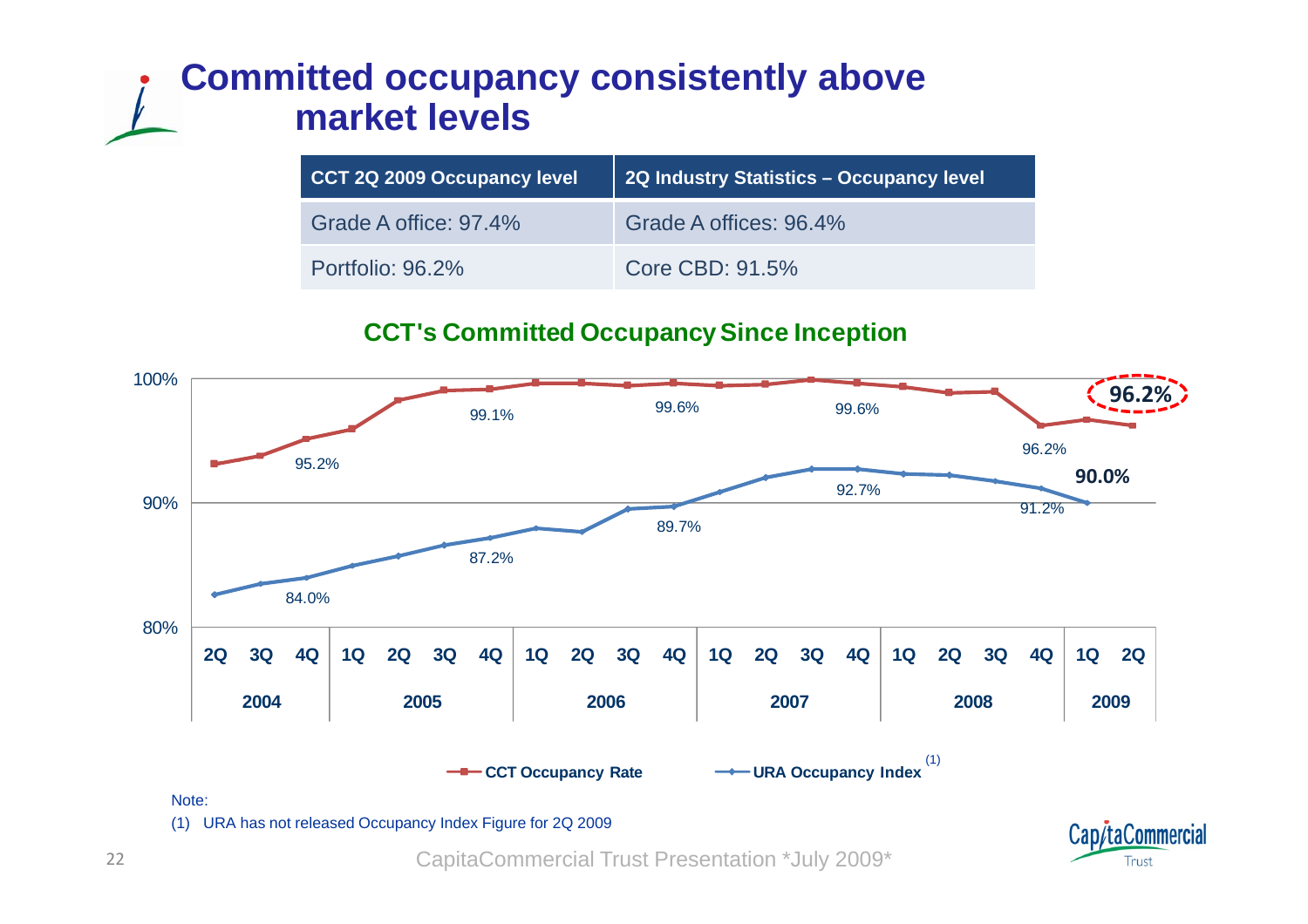### **More than half of the leases expiring in 2009 have already been renewed**

### Leases up for renewal (by Monthly Gross Rental Income<sup>(1)</sup>) **as at 30 June 2009 June**



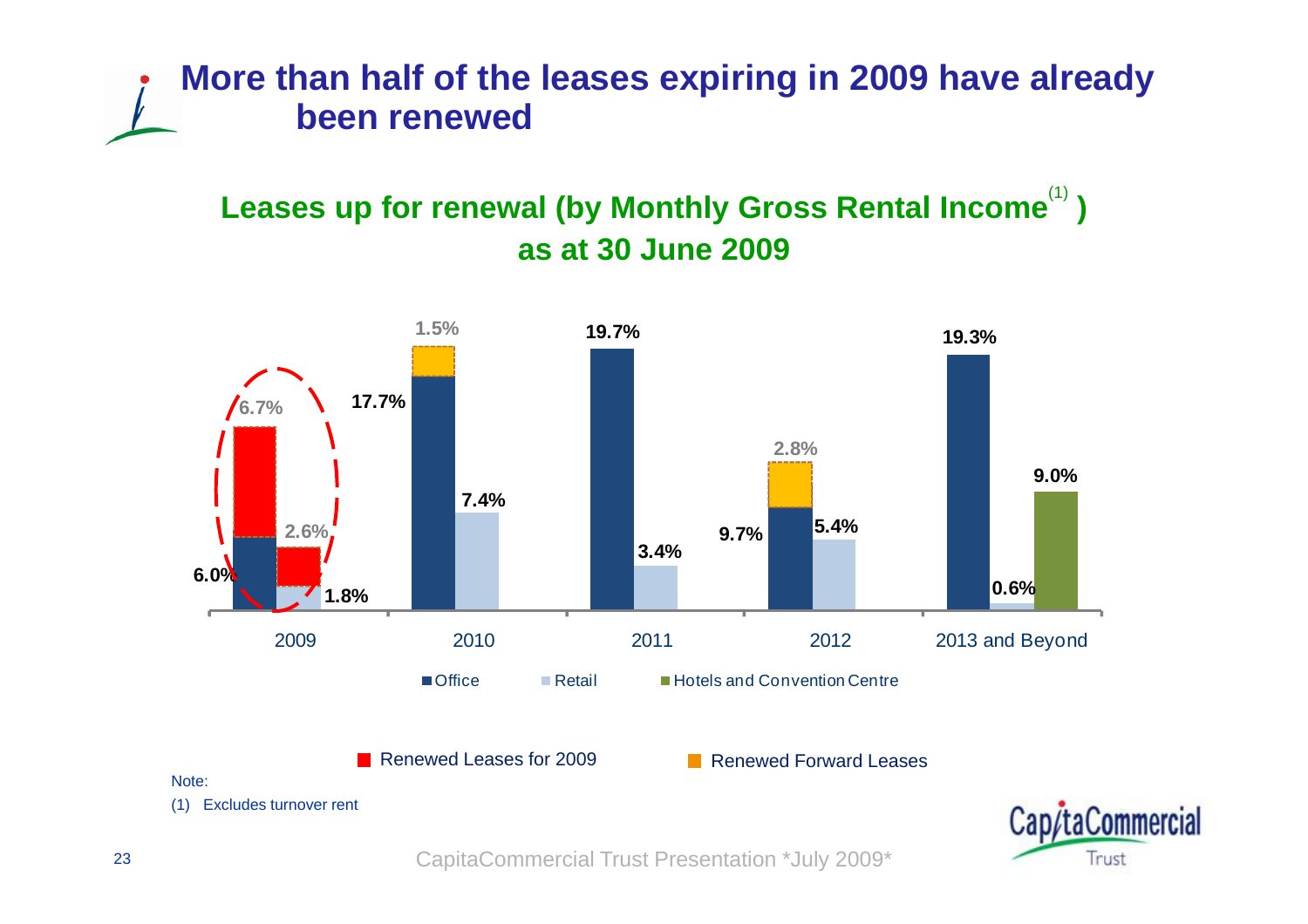### **Proactive management of leasing risk by forward renewing leases**

# **Office leases expiring as a percentage of Monthly Office**



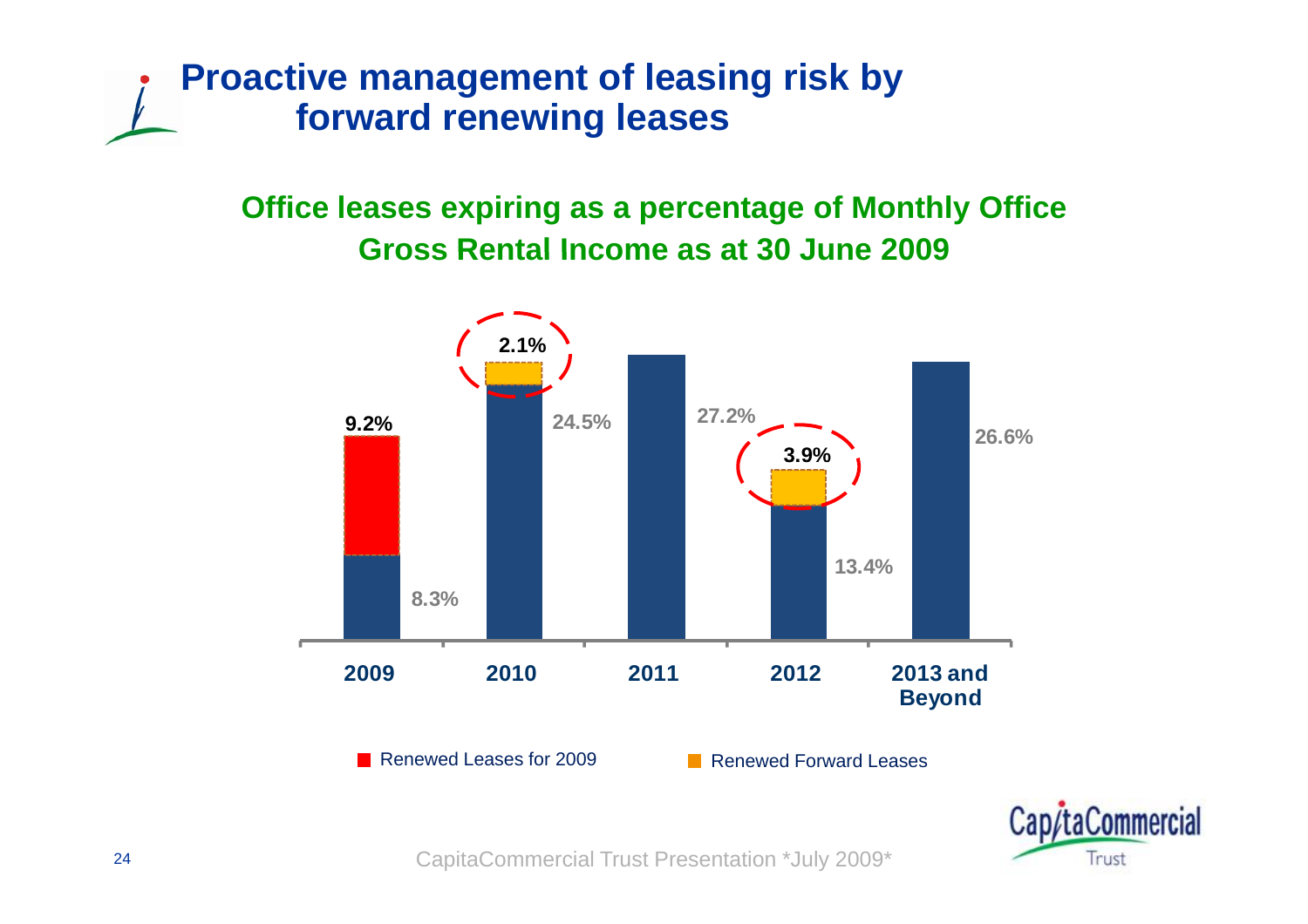### **Potential rental upside from lease renewals in 2009**

**2Q 2009 Industry Statistics(1) – Grade A Office Average Market Rent: S\$10.15 psf Prime Office Average Market Rent: S\$8.60 psf**



#### Notes:

- (1) Source: CBRE (as at Q2 2009)
- (2) Has embedded yield protection of 4.25% p.a., based on purchase consideration of S\$1.165 billion until 10 July 2013 from CapitaLand. This eliminates downside rental risk for One George Street during the yield protection period, but allows CCT to benefit from any upside in rental reversion.

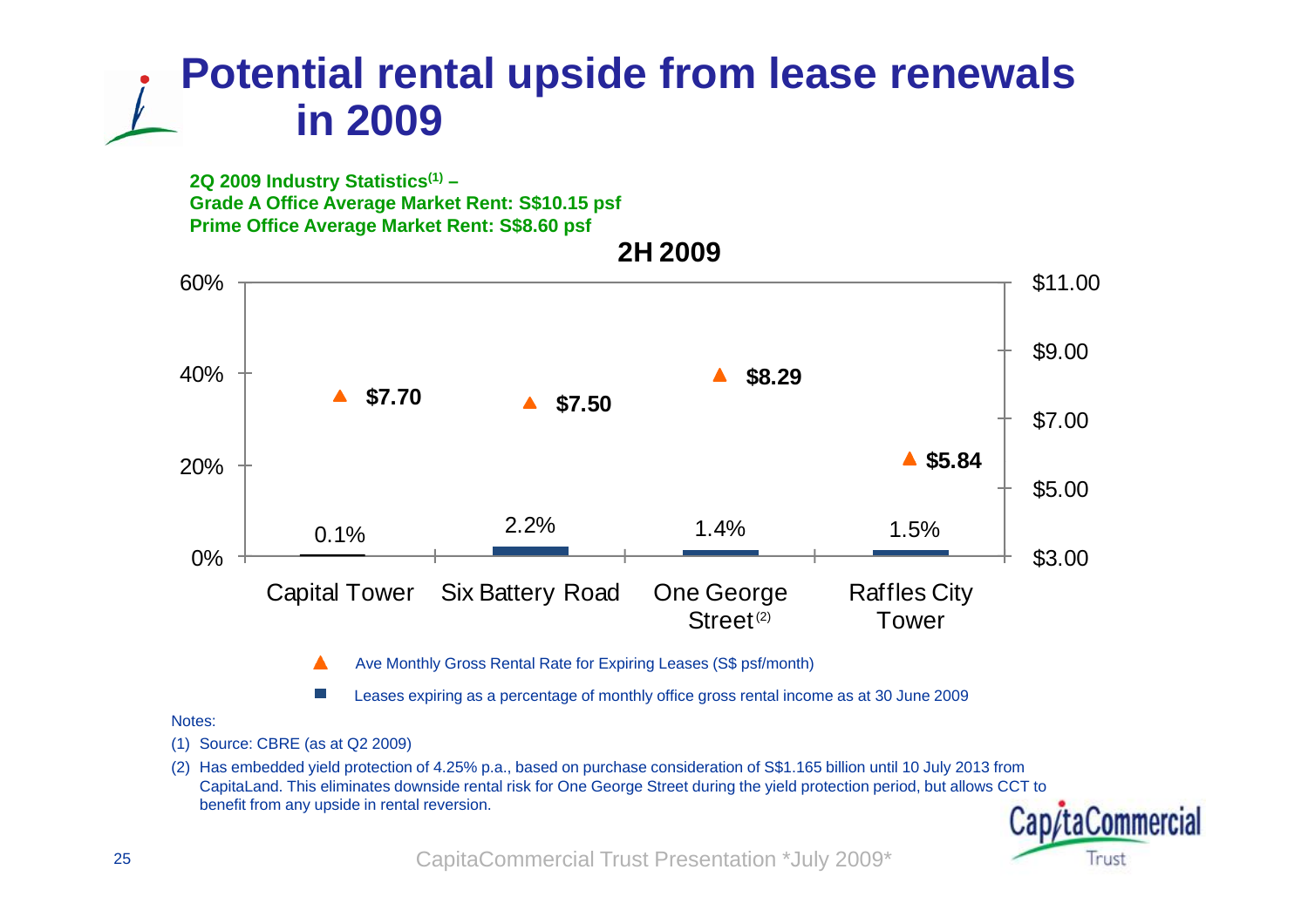### **Future leasing risk mitigated by proactive forward lease renewals and potential cost savings**



Ave Monthly Gross Rental Rate for Expiring Leases(S\$ psf/month) ▲

Leases expiring as a percentage of monthly office gross rental income as at 30 June 2009  $\sim$ 

#### Note:

(1) Has embedded yield protection of 4.25% p.a., based on purchase consideration of S\$1.165 billion until 10 July 2013 from CapitaLand. This eliminates downside rental risk for One George Street during the yield protection period, but allows CCT to benefit from any upside in rental reversion.

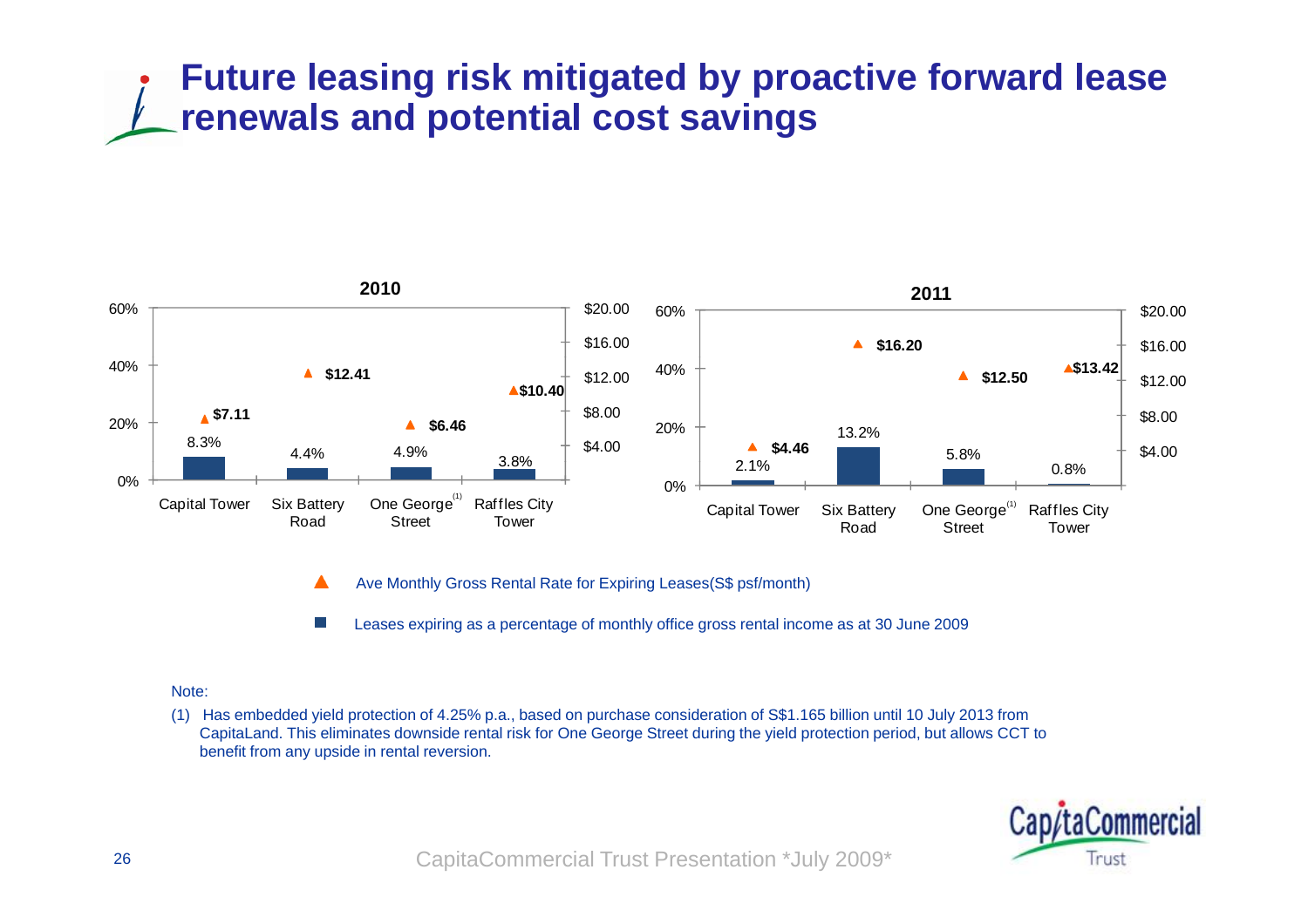### **Average CCT office portfolio rent still lower than market rents**



CapitaCommercial Trust Presentation \*July 2009\*

Trust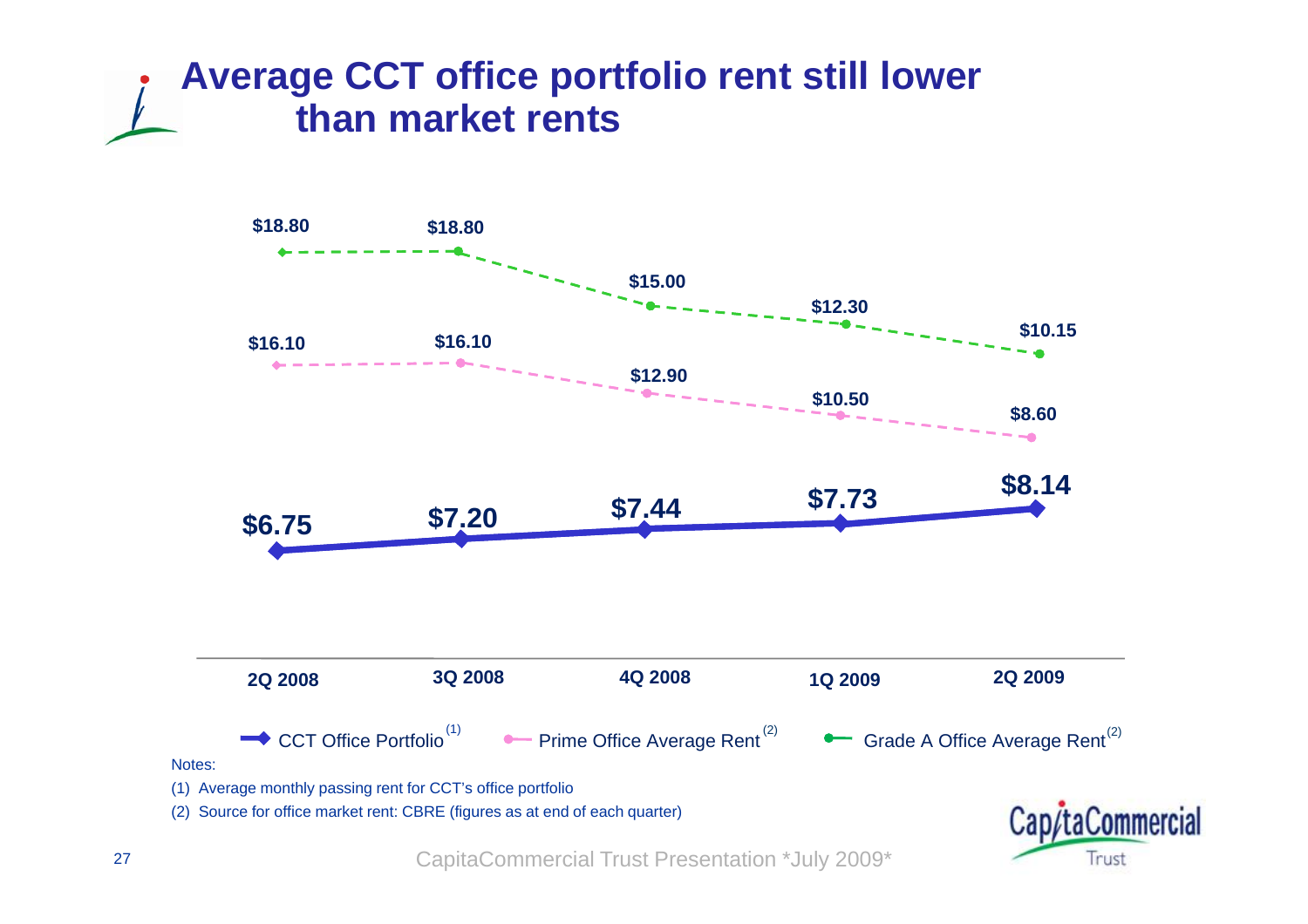## **Market Outlook**



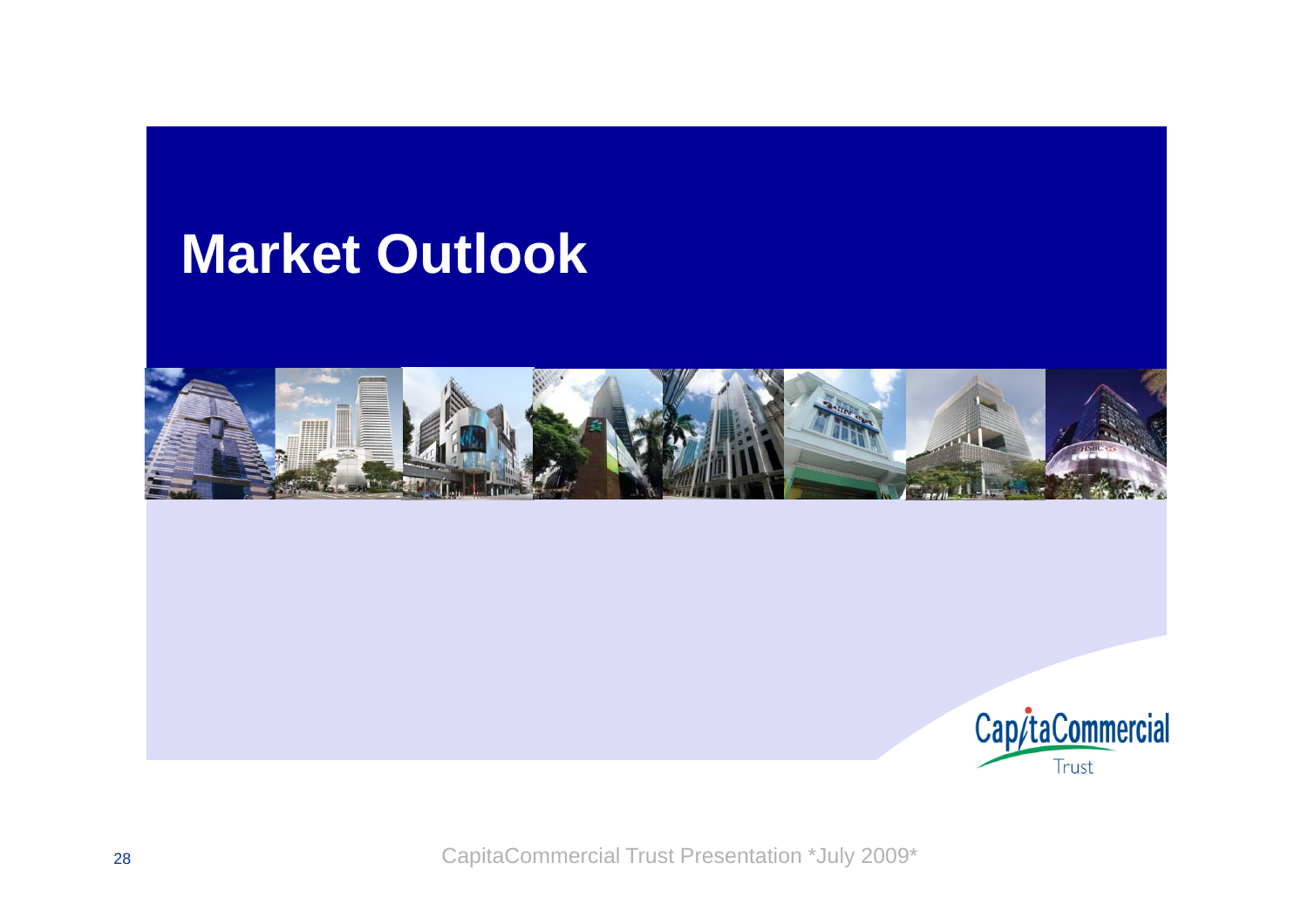# **Market outlook – positive signs**

 (July 2009) Singapore Ministry of Trade & Industry has revised its forecast for Singapore economy to contract by 4.0 to 6.0 per cent in 2009, an upward revision from the contraction of 6.0 to 9.0 per cent that it had forecast on 14 April 2009.

#### **Singapore Business Confidence Improved** •



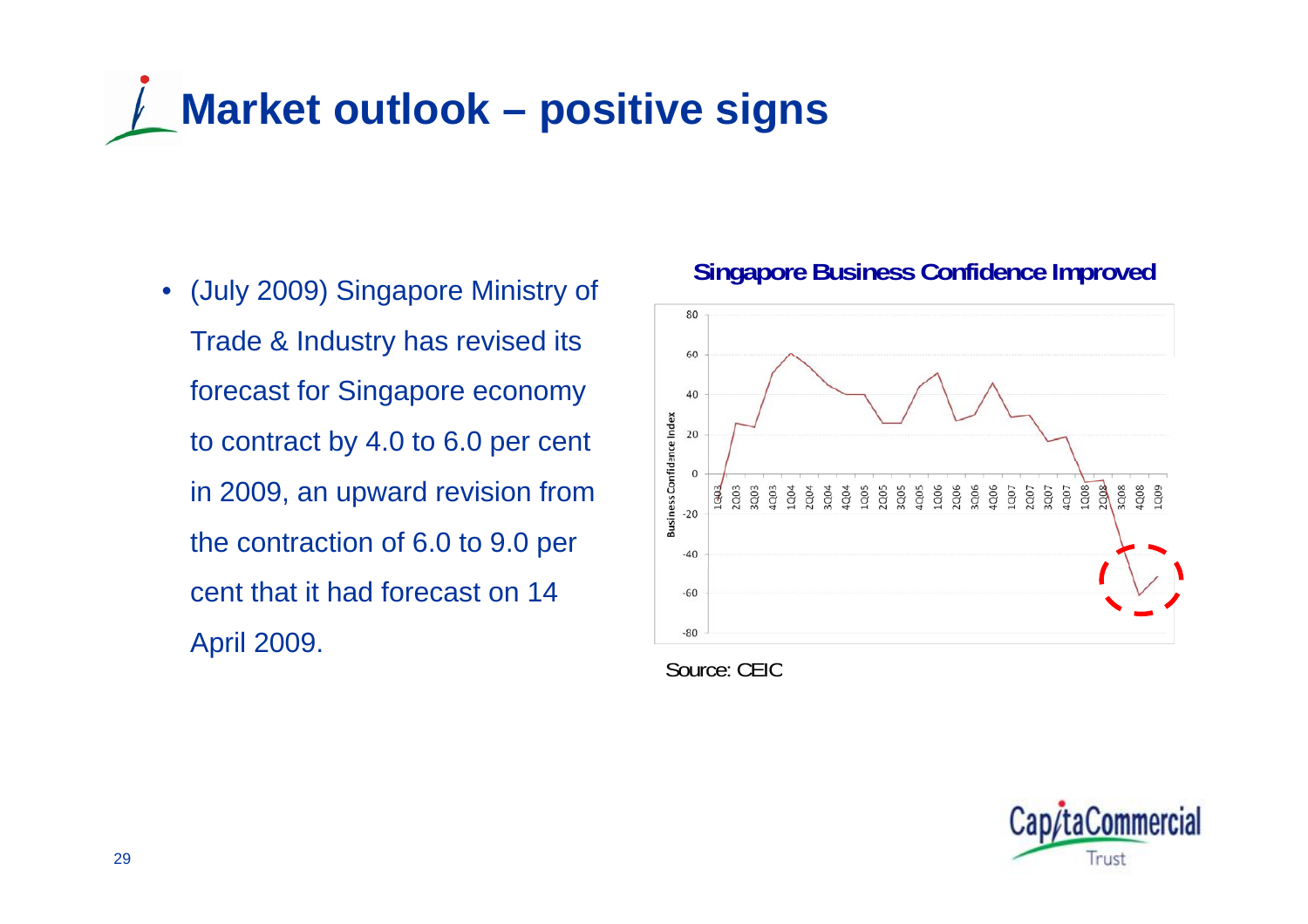### **About 2.2 million sq ft (approx. 28%) of future supply have already been pre -committed committed**



**Singapore Private Office Space (Central Area) -- Demand & Supply**

*Note: Central Area comprises 'The Downtown Core', 'Orchard' and 'Rest of Central Area'*

Source: Consensus Compiled from CBRE & JLL (July 09)

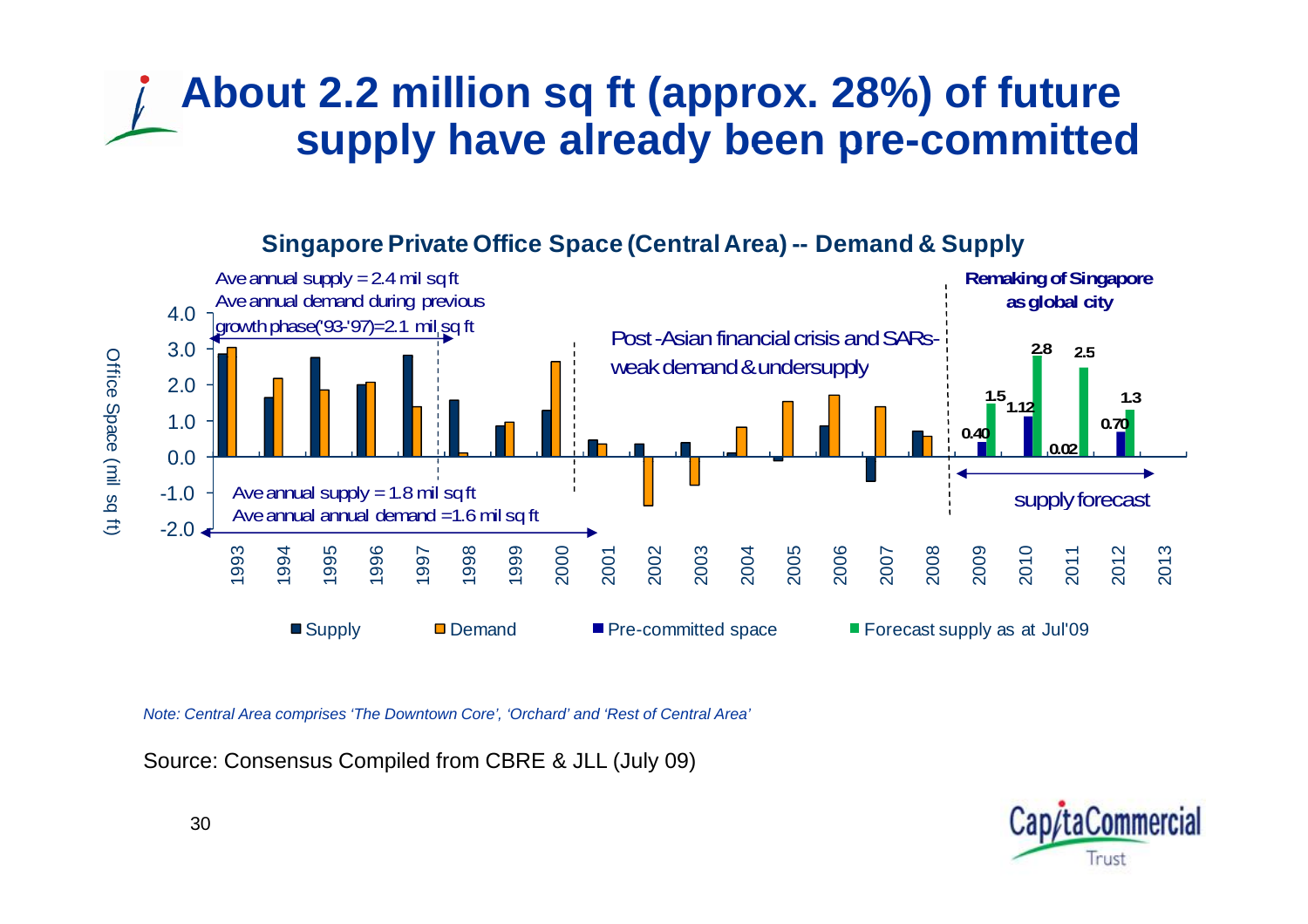



Source: Jones Lang LaSalle (July 09)

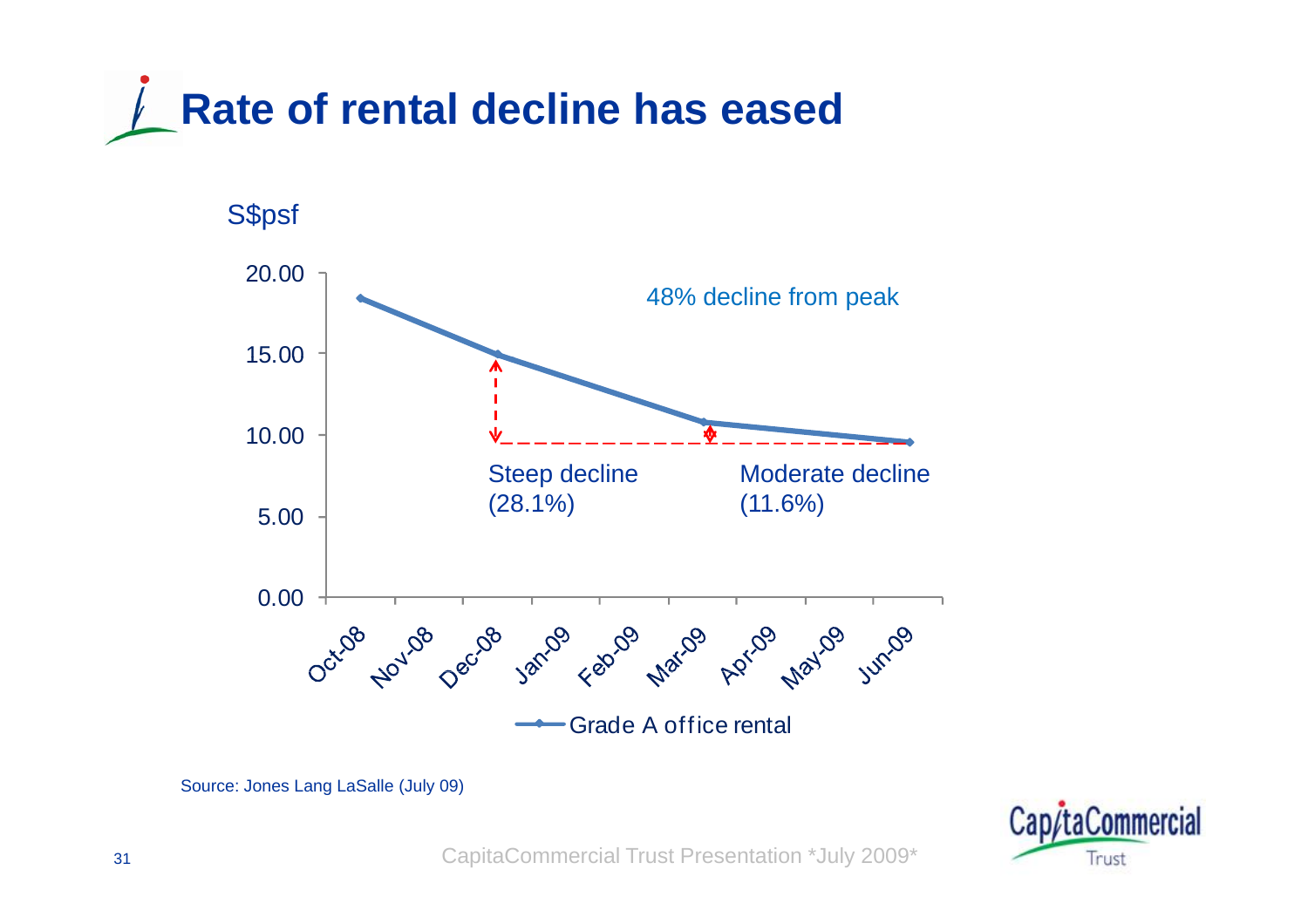## **Focus On Fundamentals**



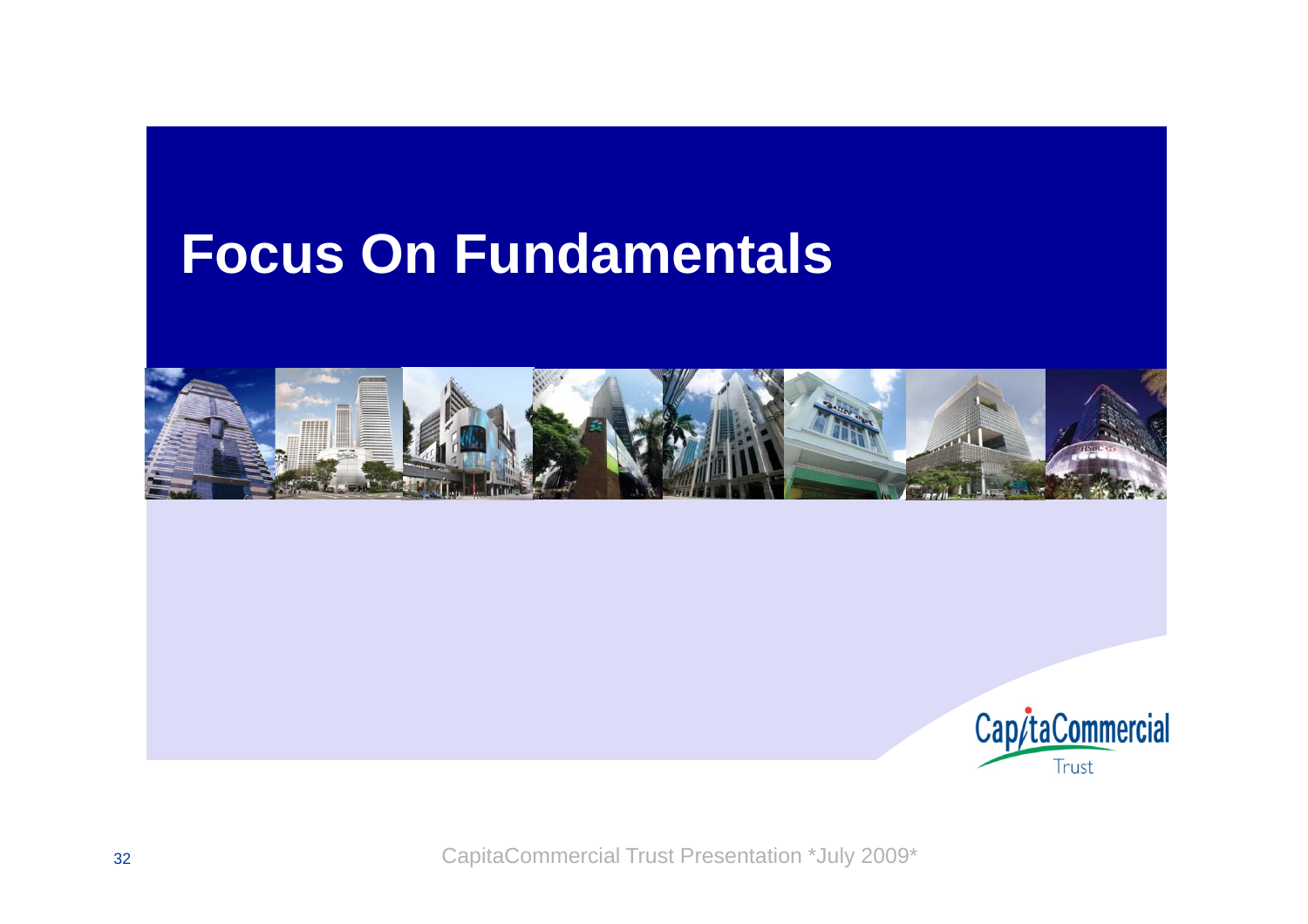



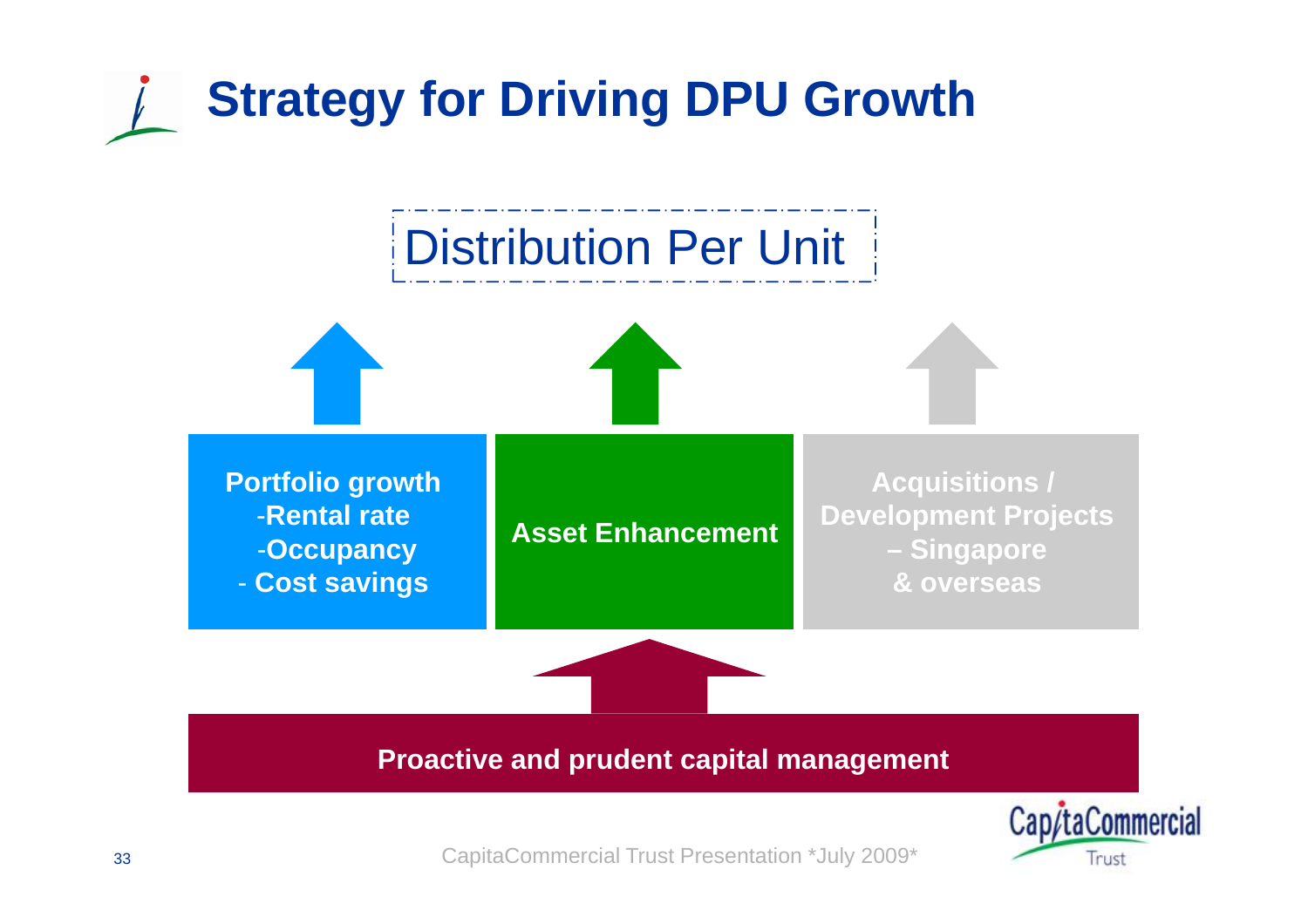### **92% of 2009's forecast gross rental income (1) locked-in with committed leases**



Note:

(1) Based on the Forecast Gross Rental Income for the "enlarged portfolio", published in CCT's circular to unitholders dated 9 June 2008

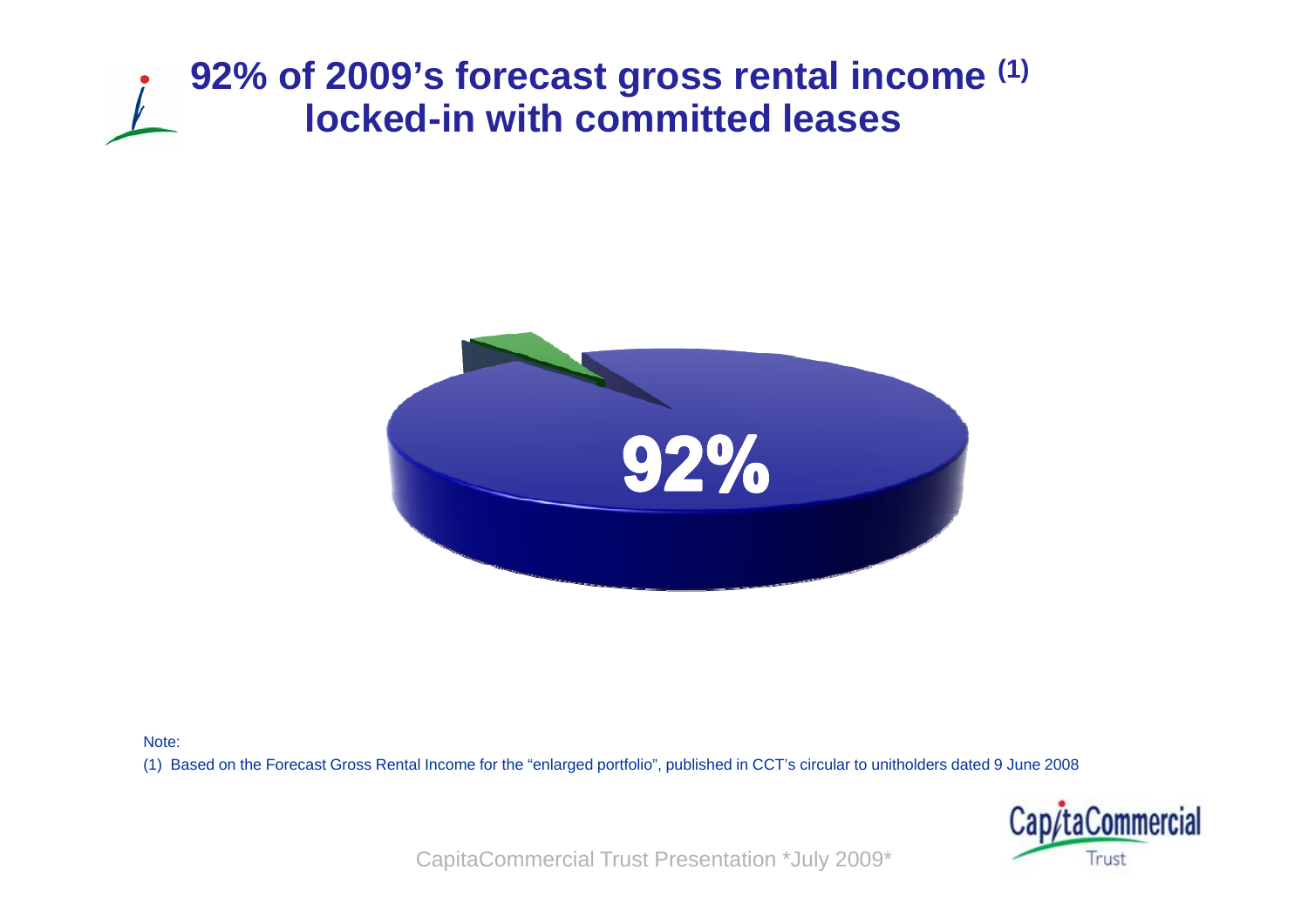## **Supplementary Slides**



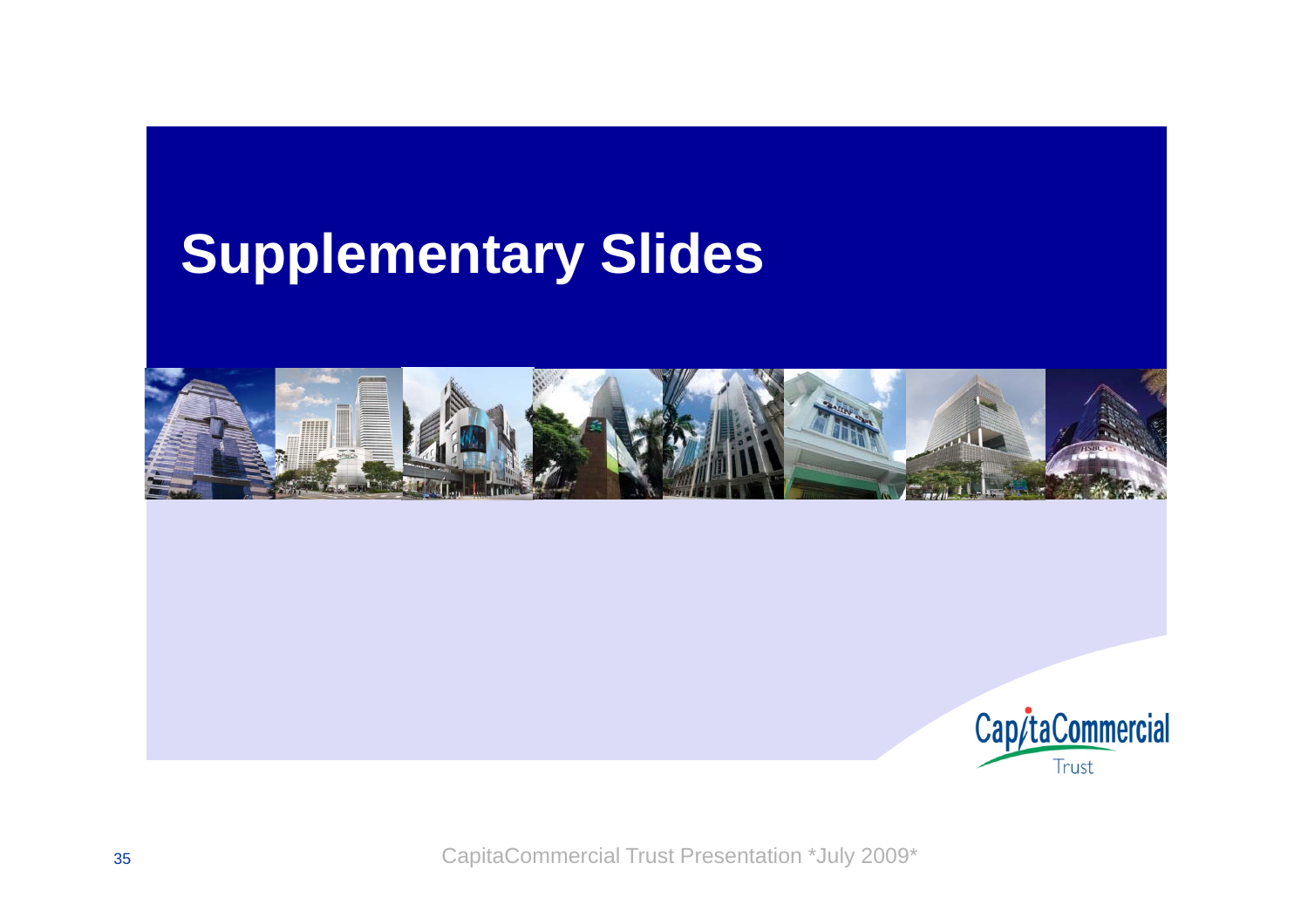

(1) One George Street was acquired in July 2008 and Wilkie Edge was legally completed in December 2008. Hence, they do not contribute any revenue for 1H 2008.

CapitaCommercial Trust Presentation \*July 2009\*

Cap/taCommercial

Trust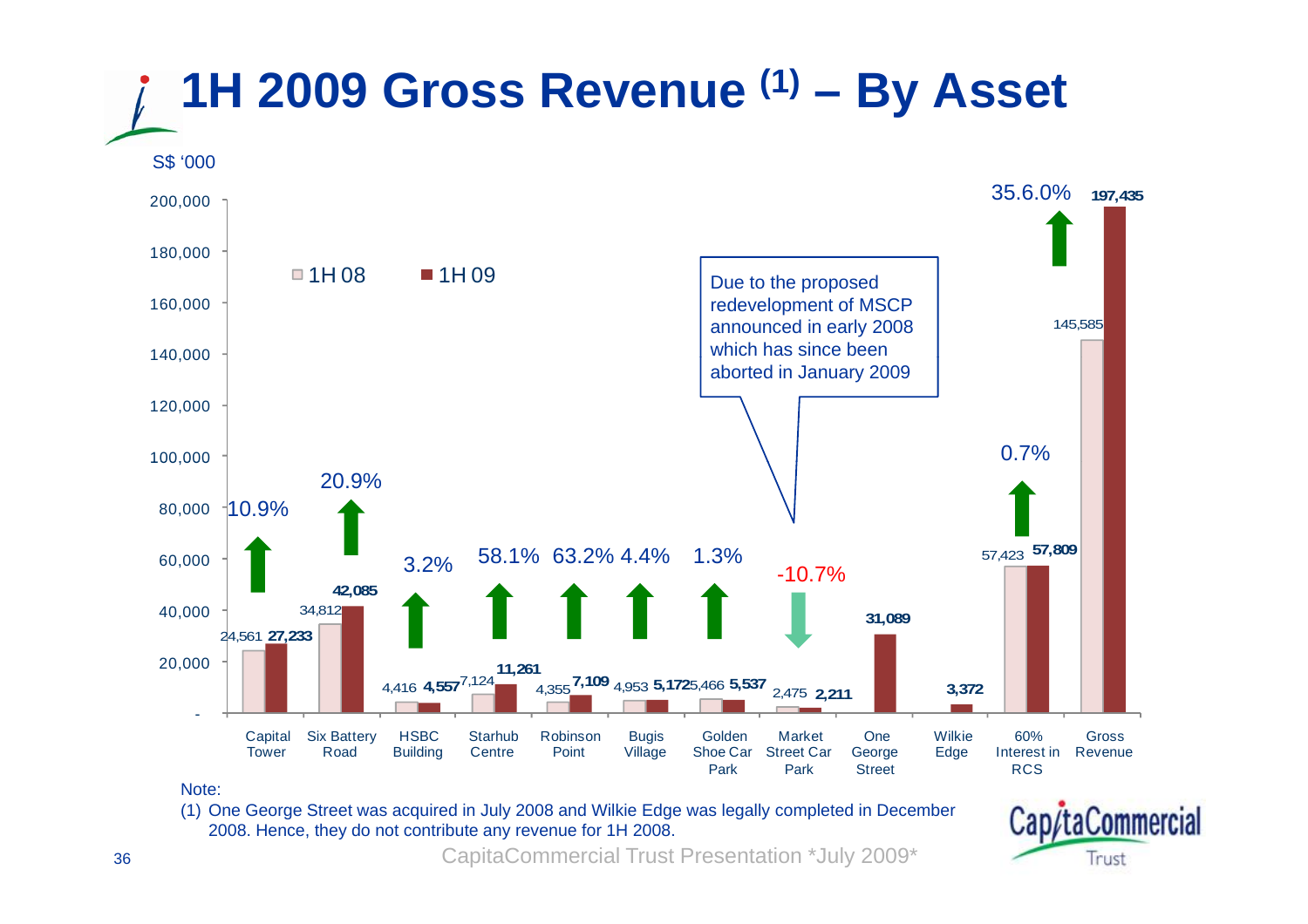

#### Note:

(1) One George Street was acquired in July 2008 and Wilkie Edge was legally completed in December 2008. Hence, they do not contribute any income for 1H 2008.

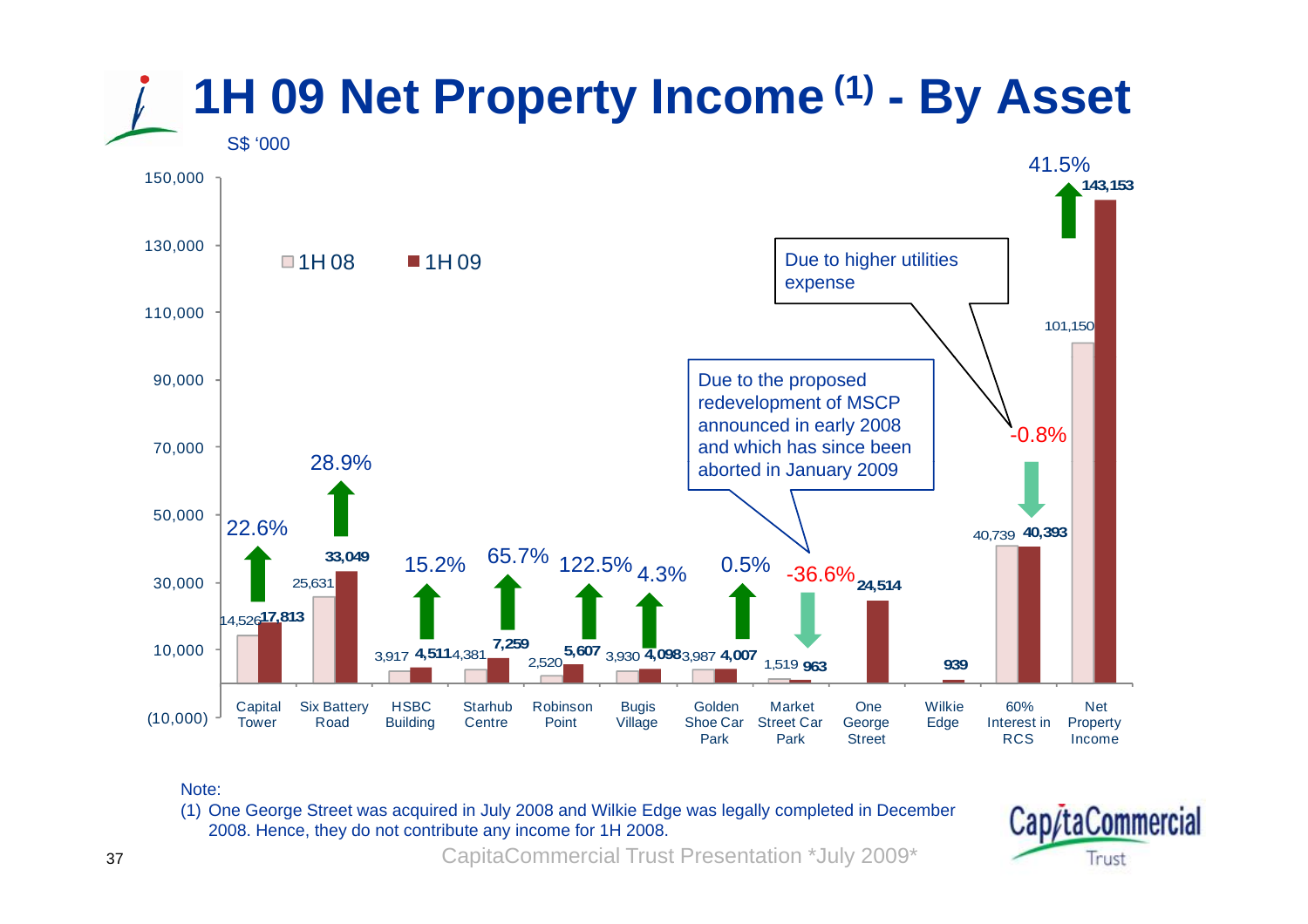# **Occupancy Rates Above Market Levels**

|                               | 2004  | 2005        | 2006  | 2007  | 2008  | <b>1Q 2009</b> | <b>2Q 2009</b> |
|-------------------------------|-------|-------------|-------|-------|-------|----------------|----------------|
| <b>Capital Tower</b>          | 94.5  | 100.0       | 100.0 | 100.0 | 99.9  | 99.9           | 99.7           |
| <b>Six Battery Road</b>       | 97.5  | 99.5        | 100.0 | 99.9  | 98.6  | 97.6           | 97.6           |
| <b>Starhub Centre</b>         | 98.1  | 100.0       | 100.0 | 99.0  | 93.1  | 93.1           | 93.1           |
| <b>Robinson Point</b>         | 85.2  | 99.1        | 100.0 | 100.0 | 90.9  | 95.9           | 100.0          |
| <b>Bugis Village</b>          | 92.9  | 92.1        | 95.3  | 99.1  | 96.6  | 96.6           | 93.7           |
| <b>Golden Shoe Car Park</b>   | 100.0 | 85.4        | 98.0  | 96.4  | 100.0 | 100.0          | 93.6           |
| <b>Market Street Car Park</b> | 100.0 | $0.0^{(1)}$ | 95.6  | 95.4  | 82.8  | 69.9           | 99.1           |
| <b>HSBC Building</b>          |       | 100.0       | 100.0 | 100.0 | 100.0 | 100.0          | 100.0          |
| <b>Raffles City</b>           |       |             | 99.5  | 99.3  | 99.9  | 98.9           | 99.1           |
| Wilkie Edge <sup>(2)</sup>    |       |             |       |       | 52.5  | 67.0           | 72.6           |
| <b>One George Street</b>      |       |             |       |       | 100.0 | 100.0          | 93.4           |
| <b>Portfolio Occupancy</b>    | 95.2  | 99.1        | 99.6  | 99.6  | 96.2  | 96.7           | 96.2           |

#### Note:

(1) Market Street Car Park's retail space was closed in November 2005 for asset enhancement work

(2) Wilkie Edge is a new property legally completed in December 2008

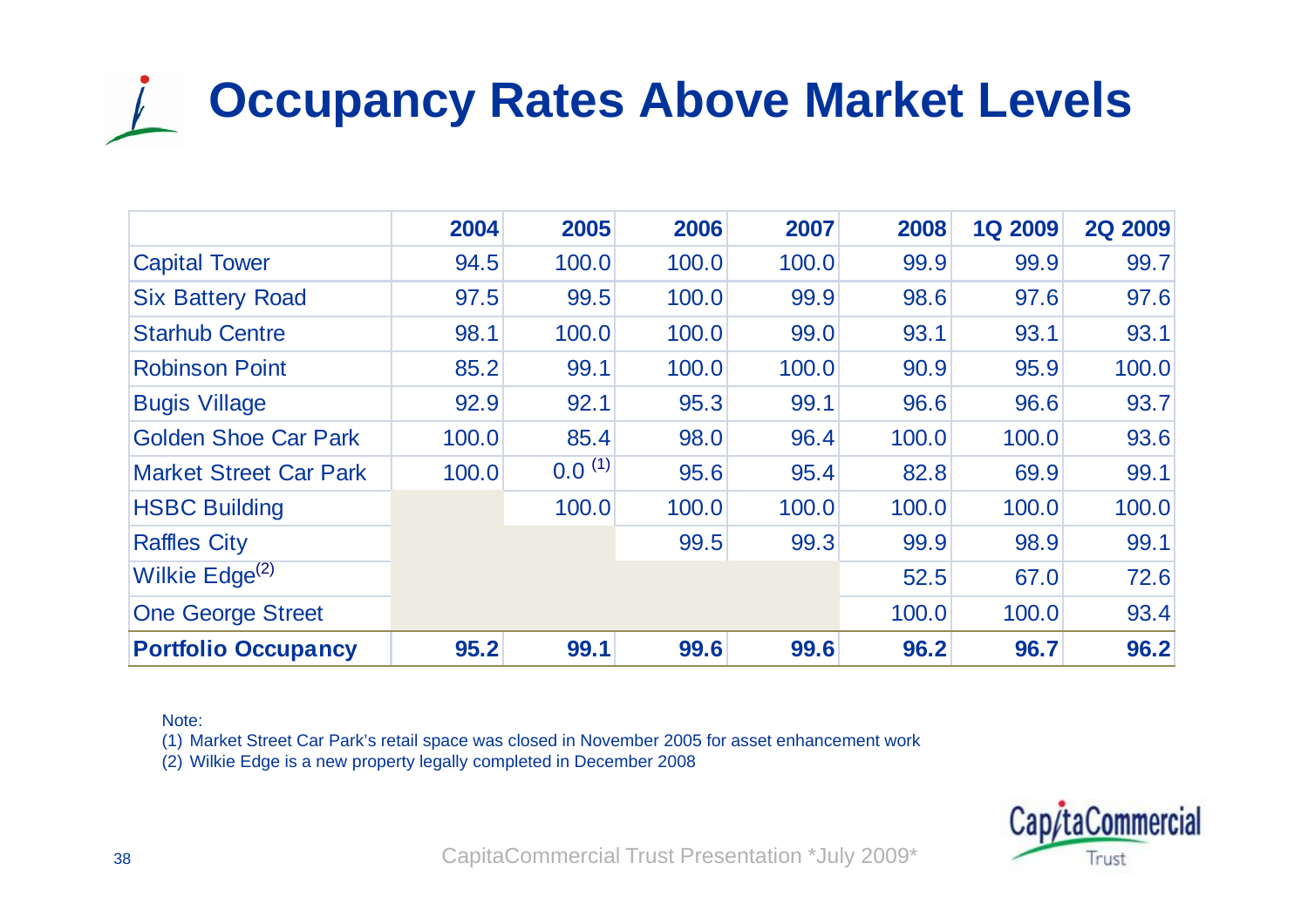### **Details of Forecast Office Supply for 2009**  $\sqrt{ }$

| <b>Expected</b>   |                                                                                          | <b>Location</b>                                                         | <b>Net Floor</b> | <b>Total Net Floor</b> |
|-------------------|------------------------------------------------------------------------------------------|-------------------------------------------------------------------------|------------------|------------------------|
| <b>Completion</b> | <b>Development</b>                                                                       |                                                                         | Area (sf)        | Area (sf)              |
| Q2                | 60 Robinson Road (space addition to former<br><b>Overseas Union Bank Building)</b>       | <b>Robinson Road</b>                                                    | 29,753           |                        |
|                   | EFG Bank Building (67 High Street - former                                               |                                                                         |                  |                        |
| Q2                | <b>Satnam House)</b>                                                                     | <b>High Street</b>                                                      | 70,200           |                        |
|                   | 2 Havelock Road (Additions & alterations to                                              |                                                                         |                  |                        |
| Q3                | <b>Apollo Centre)</b>                                                                    | <b>Havelock Road</b>                                                    | 20,000           |                        |
| Q <sub>3</sub>    | 78 Shenton Way (South Tower)                                                             | <b>Shenton Way</b>                                                      | 75,938           |                        |
|                   |                                                                                          | <b>Anson Road/Enggor</b>                                                |                  |                        |
| Q <sub>3</sub>    | The Anson (Mapletree)                                                                    | <b>Street</b>                                                           | 320,000          |                        |
|                   | LPB at Scotts / - DB&B subsidiary- Sun                                                   |                                                                         |                  |                        |
| Q <sub>3</sub>    | <b>Venture</b>                                                                           | <b>Scotts / Anthony Rd</b>                                              | 126,163          |                        |
| Q4                | <b>Straits Trading Building redevelopment</b>                                            | <b>Battery Road</b>                                                     | 160,000          |                        |
| Q4                | <b>71 Robinson Road</b>                                                                  | <b>Robinson Road</b>                                                    | 238,000          |                        |
|                   | The Spazio (Additions & alterations to                                                   |                                                                         |                  |                        |
| H2                | Dapenso Building)                                                                        | <b>Cecil Street</b>                                                     | 52,817           |                        |
|                   | LPA at Scotts/ (Owner/Tenant: UOB-Kay Hian                                               |                                                                         |                  |                        |
| 2009              | <b>Trading Pte Ltd)</b>                                                                  | <b>Scotts / Anthony Rd</b>                                              | 119,162          |                        |
| 2009              | Hotel / Office at Kong Cheow Street /<br>Merchant Road / New Market Road (Park<br>Regis) | Kong Cheow Street /<br><b>Merchant Road / New</b><br><b>Market Road</b> | 42,270           | 1,254,303              |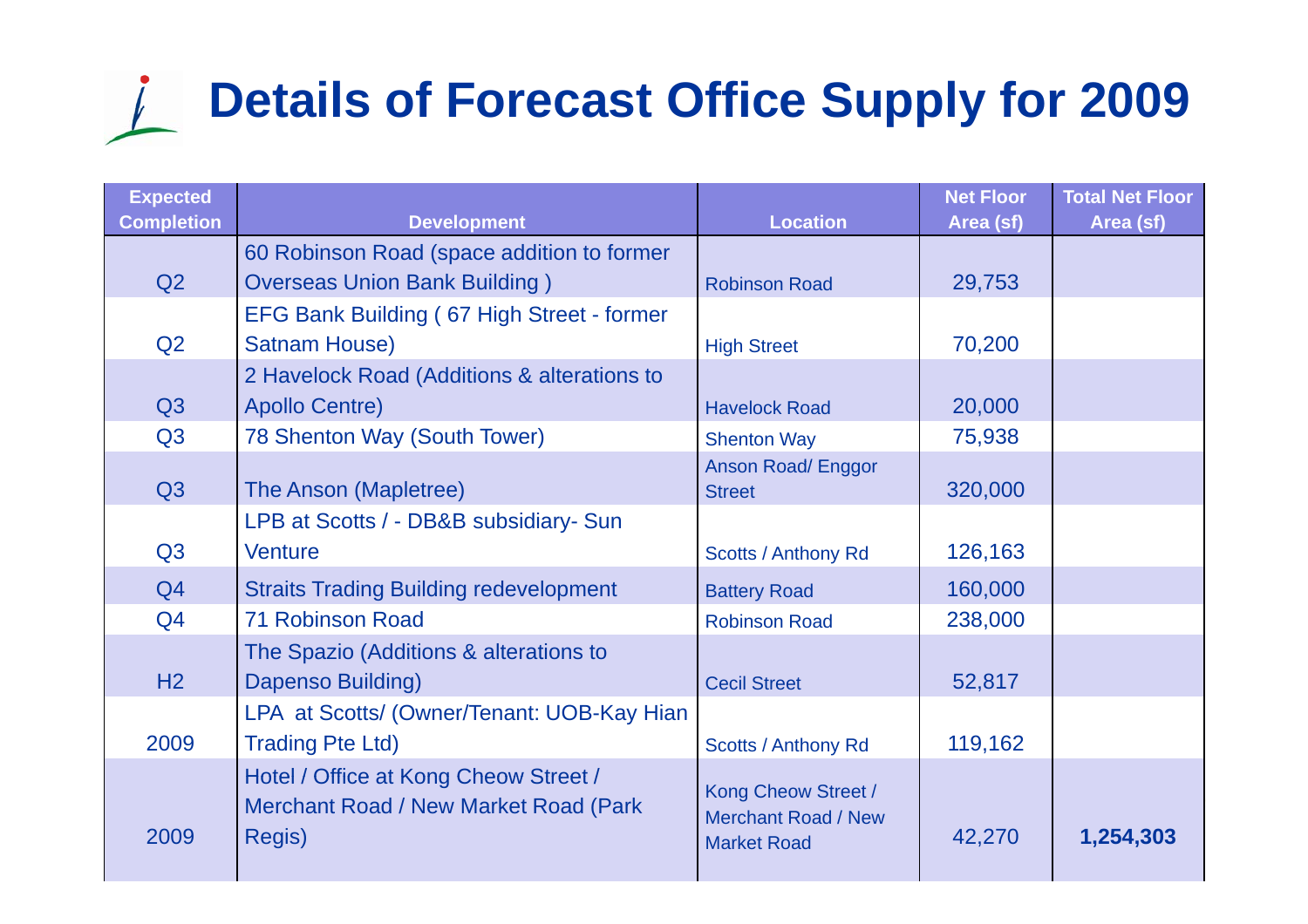# **Details of Forecast Office Supply for 2010**

| <b>Expected</b><br><b>Completion</b> | <b>Development</b>                                                                           | <b>Location</b>        | <b>Net Floor</b><br>Area (sf) | <b>Total Net Floor</b><br>Area (sf) |
|--------------------------------------|----------------------------------------------------------------------------------------------|------------------------|-------------------------------|-------------------------------------|
|                                      | <b>Tokio Marine Centre (formerly Asia Chambers</b>                                           |                        |                               |                                     |
| Q <sub>1</sub>                       | redevelopment)                                                                               | <b>McCallum St</b>     | 133,000                       |                                     |
| Q <sub>1</sub>                       | <b>Twenty Anson</b>                                                                          | <b>Anson Road</b>      | 209,000                       |                                     |
|                                      | Marina Bay Financial Centre (Phase 1) -                                                      |                        |                               |                                     |
| Q2                                   | 65.6% pre-committed                                                                          | <b>Marina Bay</b>      | 1,600,000                     |                                     |
|                                      | 50 Collyer Quay (OUH & CAAP                                                                  |                        |                               |                                     |
| Q3                                   | redevelopment)                                                                               | <b>Collyer Quay</b>    | 411,992                       |                                     |
|                                      | Mapletree Business City (previously known as<br>Alexandra Business Park – Office Block only) |                        |                               |                                     |
| Q <sub>3</sub>                       | - some pre-commitment have been secured                                                      | Alexandra/Harbourfront | 401,000                       |                                     |
|                                      | North Bridge Road (Owner/Tenant: Kim Eng                                                     |                        |                               |                                     |
| 2010                                 | Holdings' HQ)                                                                                | <b>City Fringe</b>     | 50,000                        | 2,804,992                           |

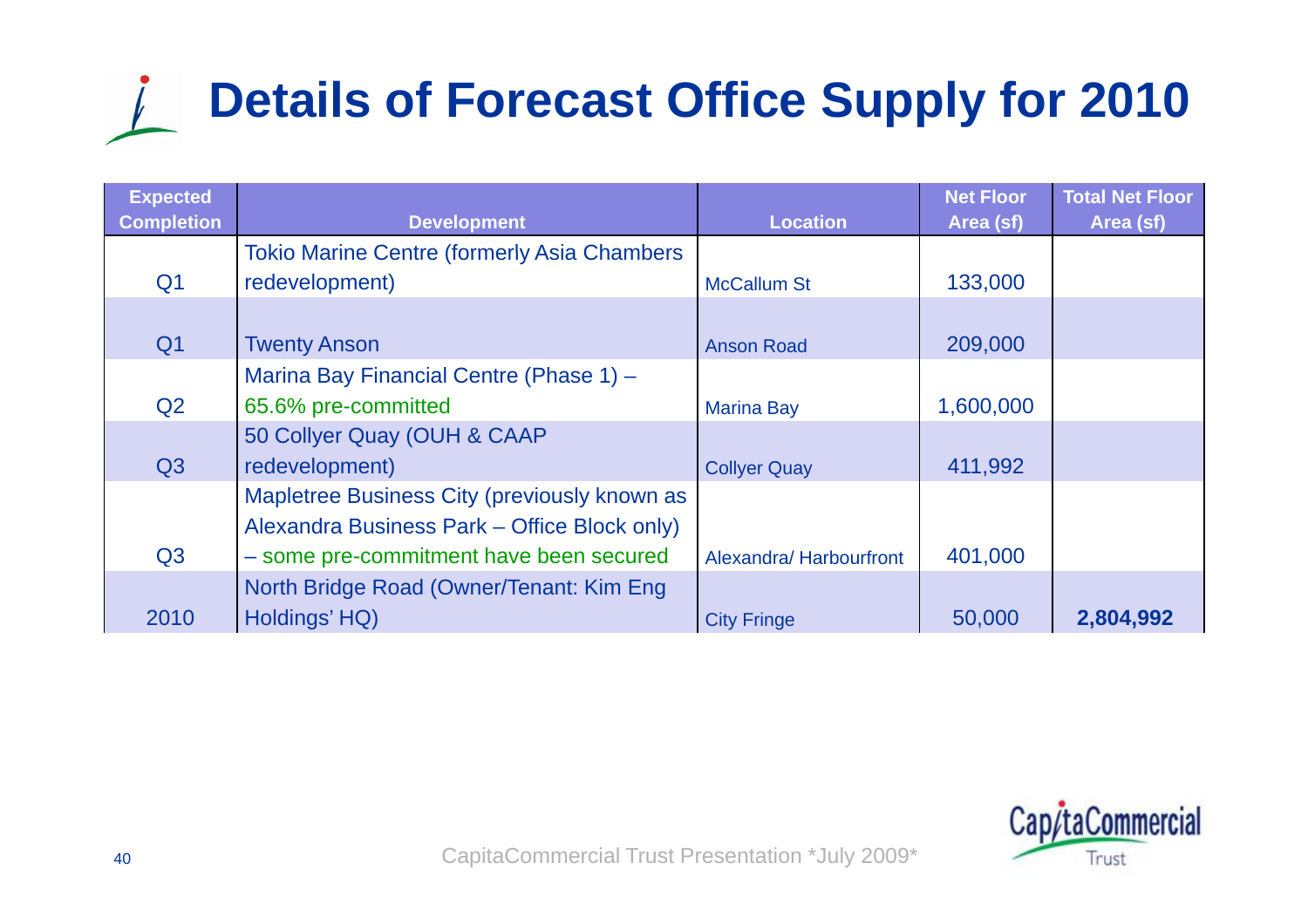## **Details of Forecast Office Supply for 2011 - 2 0 31 3**

| <b>Expected</b><br><b>Completion</b> | <b>Development</b>                                                | <b>Location</b>                         | <b>Net Floor</b><br>Area (sf) | <b>Total Net Floor</b><br>Area (sf) |
|--------------------------------------|-------------------------------------------------------------------|-----------------------------------------|-------------------------------|-------------------------------------|
| Q1 2011                              | <b>Ocean Financial Centre</b>                                     | <b>Collyer Quay</b>                     | 850,000                       |                                     |
| 2011                                 | 1 Raffles Place (OUB Centre Tower 2)                              | <b>Raffles Place</b>                    | 350,000                       |                                     |
| 2011                                 | Hotel / Office at Upper Pickering Street (Hotel<br>Plaza Group)   | Chinatown                               | 70,084                        |                                     |
| Q3 2011                              | <b>Marina View North Tower only</b>                               | <b>Marina Bay</b>                       | 1,225,127                     | 2,495,211                           |
| 2012                                 | Marina Bay Financial Centre (Phase 2) – 55%<br>pre-committed      | <b>Marina Bay</b>                       | 1,300,000                     | 1,300,000                           |
| 2013                                 | Office / shopping development at Jalan Besar<br>/ Lavendar Street | Jalan Besar / Lavendar<br><b>Street</b> | 93,658                        | 93,658                              |
|                                      | <b>TOTAL FORECAST SUPPLY</b><br>$(2009 - 2013)$                   |                                         |                               | 7,948,164                           |